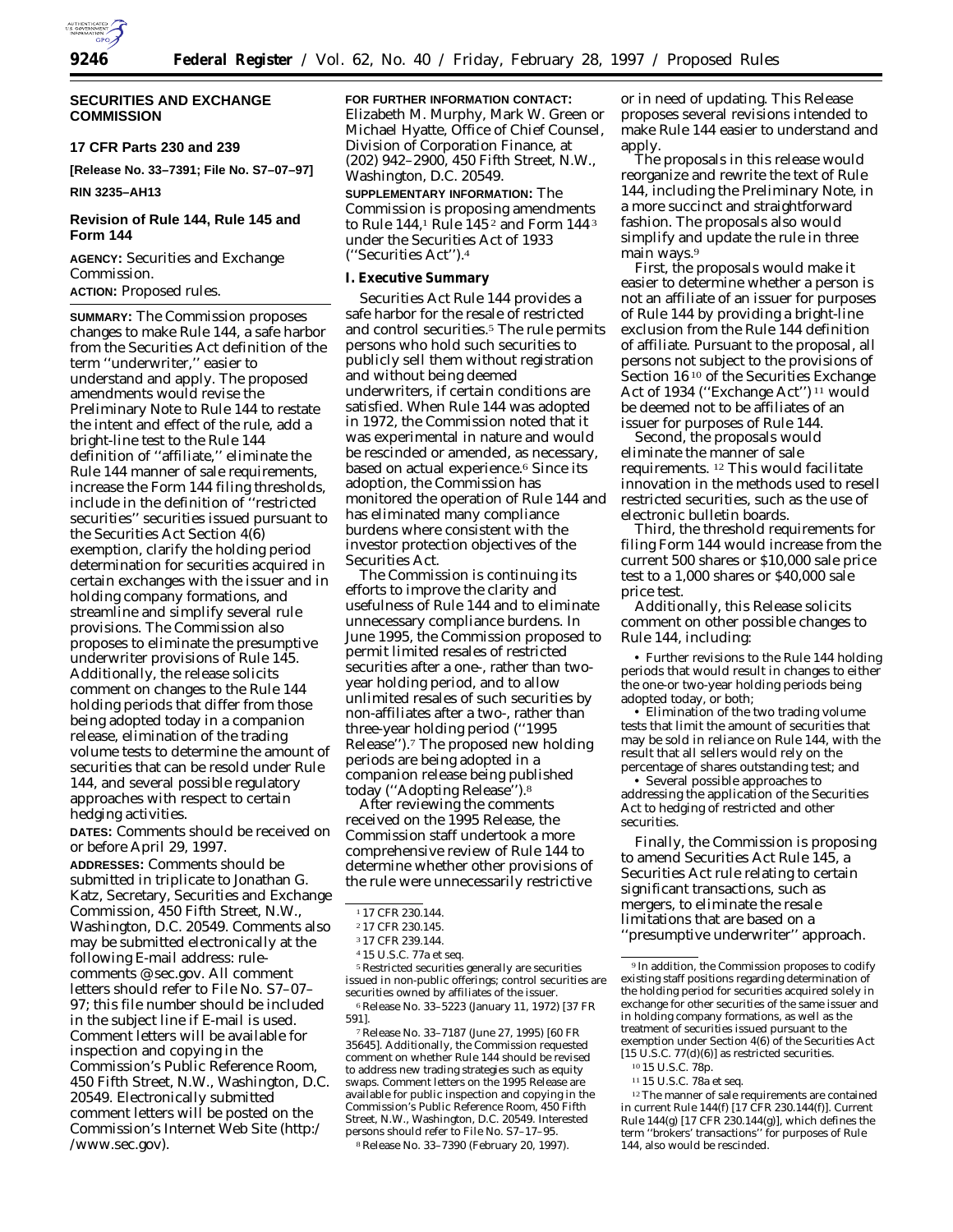Instead, persons who receive securities in these transactions would be treated the same as other purchasers of securities.

# **II. Background**

The Securities Act protects investors primarily by requiring public information about issuers to be available to investors and potential investors at the time they make decisions regarding investment in an issuer's securities. The statute thus prohibits offerings unless the securities being offered are registered with the Commission or an exemption from registration is available.

The Securities Act requires registration not only of direct distributions of securities by issuers to the public, but also indirect distributions involving the transfer of unregistered securities from issuers or affiliates to persons in non-public transactions followed by large-scale public transfers of the securities by such persons. To regulate these types of indirect distributions, the Securities Act, under certain circumstances, treats even individual investors who are not securities professionals as underwriters if they act as links in the chain through which securities move from issuers to the public.

The term ''underwriter'' is defined in Section 2(11) of the Securities Act 13 to mean ''any person who has purchased from an issuer with a view to, or offers or sells for an issuer in connection with, the distribution of any security or participates or has a direct or indirect participation in any such undertaking, or participates or has a participation in the direct or indirect underwriting of any such undertaking.'' 14 The definition of underwriter is relevant to the ''ordinary trading'' exemption provided in Section 4(1) of the Securities Act, <sup>15</sup> which states that the registration provisions shall not apply to transactions by any person other than an issuer, underwriter or dealer. 16

The statutory definition of underwriter does not provide a means to determine objectively whether a person purchased securities from the issuer or

16Sections 4(3) and 4(4) of the Securities Act [15 U.S.C. 77(d)(3) and (d)(4)] provide exemptions from the registration requirements for transactions by dealers and brokers not acting as underwriters. 17 17 CFR 230.144(j)

an affiliate with a view to distribution of the securities. Rule 144 was adopted as a non-exclusive safe harbor to set forth objective criteria that could be relied on by persons who wanted to resell restricted or control securities, but who were concerned whether they could be deemed to be engaged in a distribution, and therefore deemed to be underwriters under Section 2(11). The rule provides that a person who complies with its terms and conditions will not be engaged in a distribution of securities and, thus, not be an ''underwriter'' within the meaning of Section 2(11) of the Securities Act.

### **III. Discussion of Proposals**

# *A. Changes to the Preliminary Note to Rule 144*

The Preliminary Note to Rule 144 would be revised to better describe the two types of common transactions that raise questions as to whether a person who sells securities is acting as an underwriter (the resale of restricted securities and the resale of securities, whether or not restricted, by or on behalf of an affiliate of the issuer). It also explains that satisfaction of the criteria of Rule 144 will cause the sale of restricted or control securities to be viewed as an ordinary trading transaction rather than a ''distribution'' of such securities that would require registration under the Act.

The proposed Note states explicitly that if a sale of securities is made in accordance with all of the applicable provisions of Rule 144: (1) any person who sells restricted securities will be deemed not to be an underwriter for that transaction; (2) any person who sells restricted or other securities on behalf of an affiliate of the issuer will be deemed not to be an underwriter for that transaction; and (3) the purchaser receives unrestricted securities. The proposed Note also incorporates the statement in current Rule  $144(i)$ <sup>17</sup> that Rule 144 is not an exclusive safe harbor and therefore does not eliminate or otherwise affect the availability of any other exemption for resales under the Securities Act.

Are there other matters that should be discussed in the Preliminary Note? Are there matters discussed in the Preliminary Note that should be removed?

# *B. Change to the Rule 144 Definition of ''Affiliate''*

Rule 144 defines an affiliate of an issuer as a person that directly, or indirectly through one or more

intermediaries, controls, or is controlled by, or is under common control with, such issuer.18 This subjective ''facts and circumstances'' test presents a great deal of uncertainty regarding whether a seller is an affiliate of the issuer and introduces additional regulatory complexity that is not always necessary. Issuers and sellers of securities have, therefore, asked for greater guidance in determining who is an affiliate.

Under the proposal, the same criteria used to determine those persons that are not ''insiders'' under Exchange Act Section 16 would be used for Rule 144. Many practitioners already use the Section 16 criteria as a guide. The Commission believes it is likely that most persons who are not officers, directors or 10% holders are not in a ''control'' position.19 Therefore, the Commission proposes to add the following to the definition of affiliate in Rule 144.

A person shall be deemed not to be an affiliate for purposes of this section if the person: (i) is not the beneficial owner, directly or indirectly, of more than 10% of any class of equity securities of the issuer; (ii) is not an officer of the issuer; and (iii) is not a director of the issuer.

#### A note would add:

The determination of a person's beneficial ownership and whether that person is an ''officer'' shall be made in accordance with Rule 16a–1 20 of this chapter, regardless of whether the issuer's securities are subject to Section 16 of the Securities Exchange Act of 1934 (''Exchange Act'') and regardless of whether the class of securities is registered under Section 12 of the Exchange Act.<sup>21</sup>

The proposal clearly excludes from the definition persons who are not executive officers, directors or 10% holders. Members of one or more of these classes may contend, nevertheless, that they are not affiliates because they are not in a ''control'' position. For such persons, the determination of affiliate status would be a ''facts and circumstances'' test.

The need for increased certainty in the definition of affiliate also was recognized by the Advisory Committee on the Capital Formation and Regulatory Processes (''Advisory Committee''). The Advisory Committee recommended an objective test for

19Unlike Section 16, the Rule 144 safe harbor would ignore whether the company has equity securities registered under Section 12 of the Exchange Act.

21Proposed Rule 144(a)(1).

<sup>13</sup> 15 U.S.C. 77(b)(11).

<sup>14</sup>Section 2(11) states that the term ''underwriter'' shall not include a person whose interest is limited to taking a commission from an underwriter or dealer not in excess of the usual and customary distributors' or sellers' commission, and uses the term ''issuer'' to include, in addition to an issuer, any person directly or indirectly controlling or controlled by the issuer, or any person under direct or indirect common control with the issuer. 15 15 U.S.C. 77(d)(1).

<sup>18</sup>Rule 144(a)(1) [17 CFR 230.144(a)(1)].

<sup>20</sup> 17 CFR 240.16a–1. The definitions of the terms ''beneficial owner'' and ''officer'' in Rule 16a–1 would be used whether or not the securities to be resold in reliance upon the Rule 144 safe harbor are equity securities registered under Section 12 of the Exchange Act.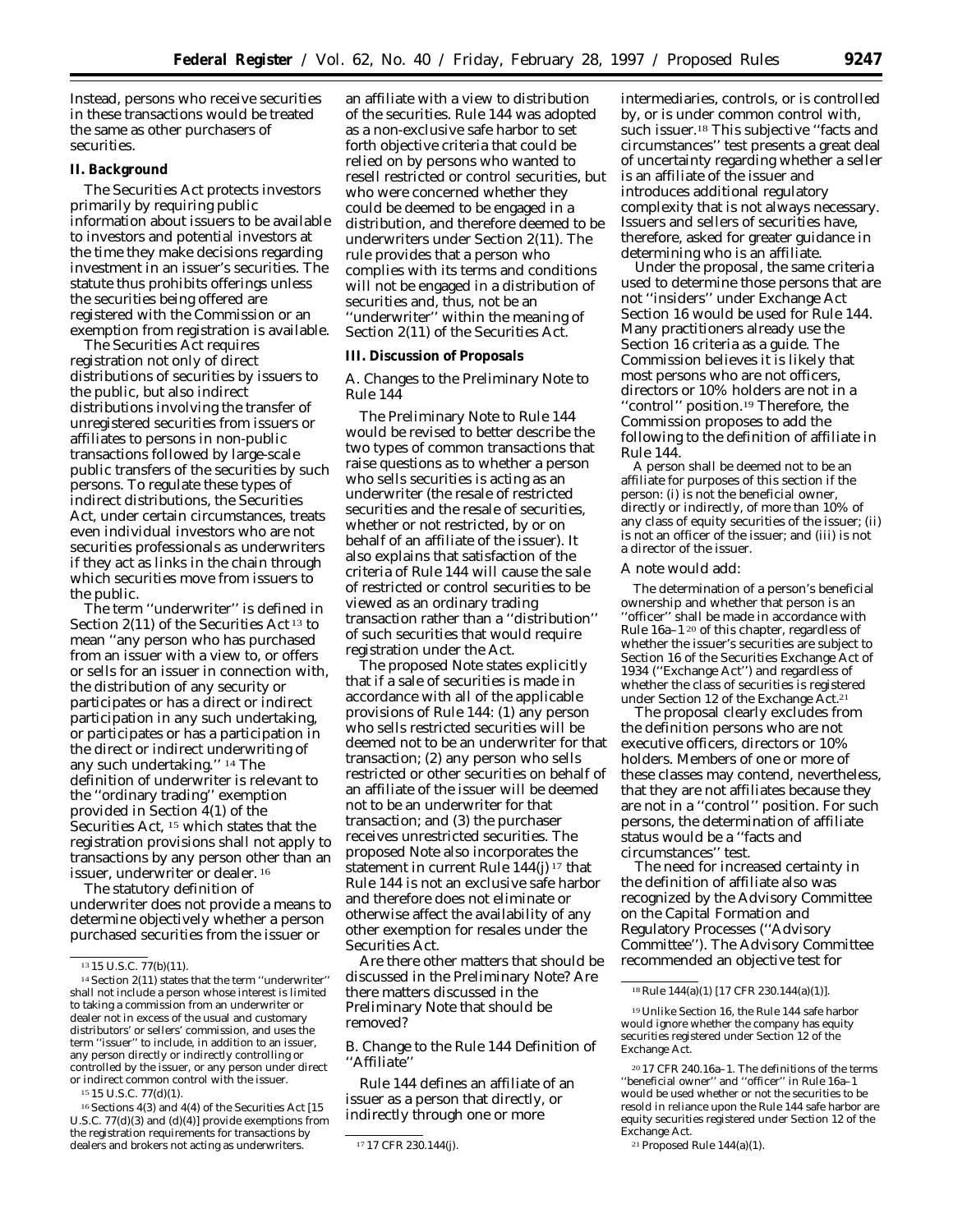determining affiliate status as part of an overall reform package that includes registration of most securities that, under the current system, would not be registered.22 The Advisory Committee definition would include only the following persons as affiliates: the Chief Executive Officer; inside directors; holders of 20% of the company's voting power; and holders of 10% of the voting power with at least one director representative on the board.23 Should this definition be adopted, instead of the one proposed, even in the absence of the other reforms recommended by the Advisory Committee?

Is there a need to provide more objective guidance as to who is an affiliate for purposes of Rule 144? Is reliance on the Section 16 insider test over-inclusive or under-inclusive? Should the exclusion from the definition of affiliate include an express presumption that those persons not so excluded are affiliates? If so, should such a presumption be rebuttable?

For affiliate status based on shareholdings, is the 10% test appropriate, or should it be higher (such as 20%), or lower (such as 5%)? Should the shareholdings test be combined, at a certain level of ownership, with the ability to place persons on the board of directors? For example, as recommended by the Advisory Committee, should the safe harbor exclude only those 10% holders that also have the ability to place at least one director on the board?

Should the definition of affiliate exclude non-employee directors? Should non-employee directors be excluded from the definition only if they have less than a specified amount of shareholdings, such as 2%, 3% or 5%? If non-employee directors should be excluded from the definition of affiliate, should the exclusion apply to non-employee directors who are securities professionals? Should the exclusion apply to non-employee directors who are representatives of controlling shareholders?

Some have argued in favor of retaining a subjective test, given the varied contractual arrangements with a control feature entered into by issuers, particularly smaller companies. Should a facts and circumstances test be retained in order to reflect the different ways a control relationship can be established with an issuer?

#### *C. Manner of Sale Requirements*

Rule 144(f) requires that securities be sold in ''brokers' transactions,'' 24 or in transactions directly with a ''market maker,'' as that term is defined in Section 3(a)(38) of the Exchange Act.25 Additionally, the rule prohibits a seller from: (1) soliciting or arranging for the solicitation of orders to buy the securities in anticipation of, or in connection with, the Rule 144 transaction; or (2) making any payment in connection with the offer or sale of the securities to any person other than the broker who executes the order to sell the securities. These manner of sale restrictions do not apply to securities sold for the account of a non-affiliate of an issuer when the holding period of Rule  $144(k)$  is met.<sup>26</sup>

The manner of sale requirements were intended to assure that special selling efforts and compensation arrangements usually associated with a distribution are not present in a Rule 144 sale.27 The manner of sale requirements currently, however, appear to impose obstacles to transactions that are not distributive in nature. For example, a consequence of the manner of sale requirements is that a seller may not privately negotiate a sale of a public company's stock in reliance on Rule 144 without a broker even if the seller does not solicit the buyer's purchase of the securities, the holding period has been satisfied and the amount sold is within the volume limitations. Similarly, sellers are unable to use trading systems such as passive bulletin boards to contact potential buyers that have indicated an interest in buying the type of securities to be sold under Rule 144.28

When a transaction is made in accordance with the current public information, holding period, volume and notice requirements of Rule 144, the manner in which that transaction is effected does not appear to be determinative of a distribution. Therefore, it appears that the manner of sale requirements of Rule 144(f) are not

necessary to satisfy the purpose of Rule 144 and are proposed to be eliminated.29

Removal of the manner of sale requirements would permit holders of restricted securities to solicit purchasers in a Rule 144 transaction.30 Is it consistent with the Rule's ''nondistribution'' purpose to allow either transactions in which special selling efforts may be used or privately negotiated transactions? Should the manner of sale requirements be retained but modified to permit specific types of transactions other than brokers' and market makers' transactions, *e.g.*, passive bulletin board transactions?

Are there other purposes served by the manner of sale requirements that would justify retaining those requirements? For example, does the manner of sale requirement serve an important purpose by inserting a market professional as a ''gatekeeper'' that assures compliance with the public information, holding period, volume, and notice requirements of the rule? How will the removal of the manner of sale requirements affect participants, such as transfer agents, brokers and market makers, in Rule 144 transactions? Will transfer agents assume a greater role in determining compliance with the resale provisions?

Would the elimination of the definition of ''brokers' transactions'' in Rule 144(g) affect the ability of brokers to determine compliance with the exemption provided by Securities Act Section 4(4)? Would removal of the manner of sale requirements diminish security transaction transparency by encouraging more privately negotiated transactions? If so, would the markets be adversely affected, particularly for stocks of smaller companies and more thinly traded securities?

#### *D. Notice of Sale Requirement*

Rule 144(h) requires a person selling more than 500 shares or \$10,000 of securities in reliance on the rule during any three-month period to file a notice on Form 144 with the Commission. The Report of the Commission's Task Force

<sup>22</sup>*See Report of the Advisory Committee on the Capital Formation and Regulatory Processes* (July 24, 1996) (the ''Advisory Committee Report'') at p. 24.

<sup>23</sup>*See Advisory Committee Report* at p.24.

<sup>24</sup>Current Rule 144(g) defines the term for purposes of Rule 144.

<sup>25</sup> 15 U.S.C. 78c(a)(38).

<sup>26</sup>The manner of sale requirements also do not apply to securities sold for the account of the estate of a deceased person or for the account of a beneficiary of such estate, provided the estate or beneficiary is not an affiliate of the issuer.

<sup>27</sup>Release No. 33–5186 (September 10, 1971) [36 FR 18586].

<sup>28</sup>The use of electronic bulletin boards has been the subject of recent no-action letters. *See Real Goods Trading Corp.* (June 24, 1996), *PerfectData Corp.* (August 5, 1996) and *The Flamemaster Corp.* (October 29, 1996).

<sup>29</sup> If this proposal is adopted, Form 144 also would be amended to eliminate references to the manner of sale requirements. Rule 144(g) defines the term ''brokers' transactions'' for purposes of Rule 144. It would also be deleted if Rule 144(f) is eliminated.

<sup>30</sup>Elimination of the manner of sale requirements effectively would treat resales complying with the public information, holding period, volume, and notice requirements of the rule as not constituting a ''distribution'' for Securities Act purposes. The Commission notes, however, that such resales under certain circumstances would be subject to the requirements of recently adopted Regulation M. 17 CFR 242.100 *et seq.* Regulation M was adopted in Release No. 34–38067 (December 20, 1996) [62 FR 520].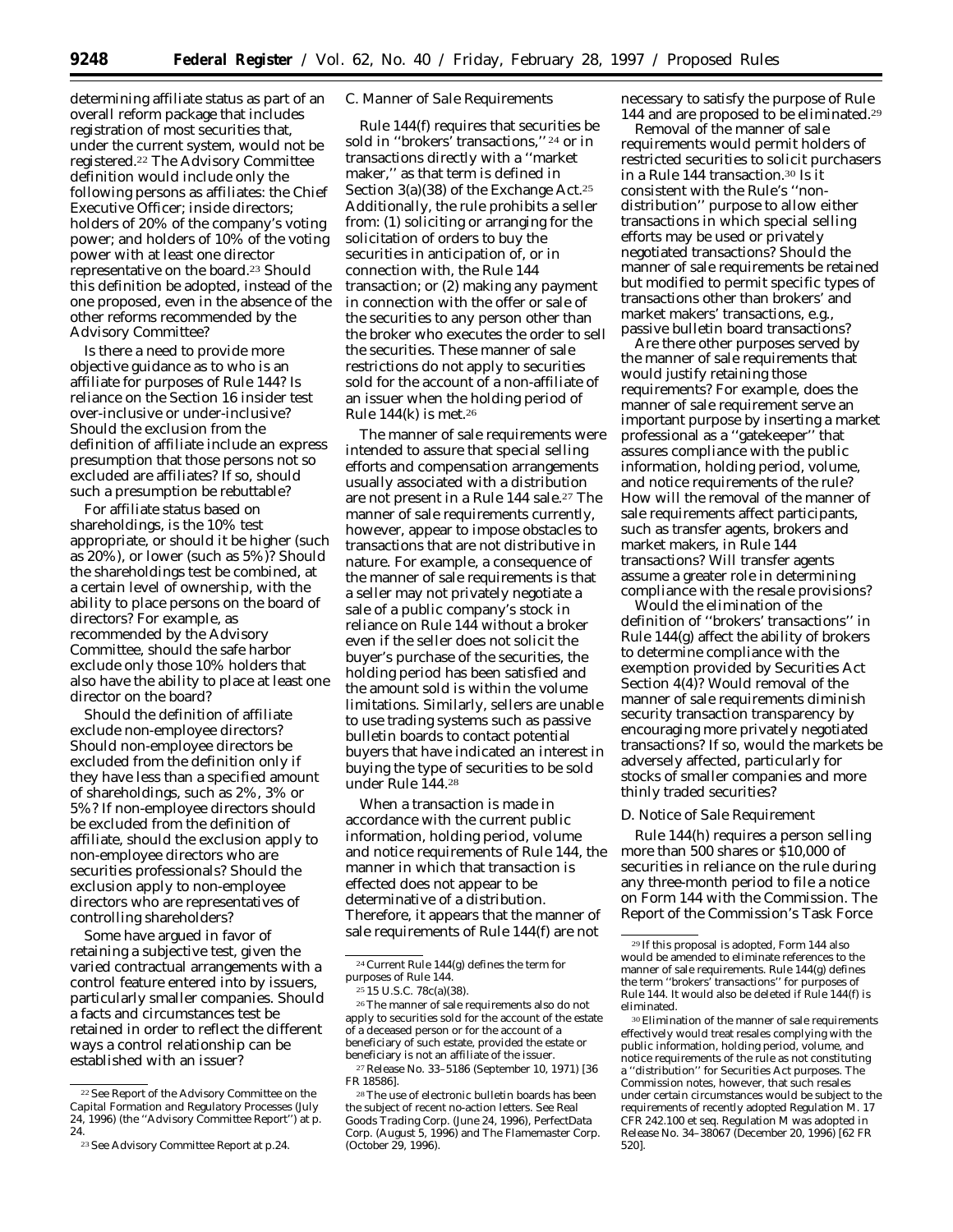on Disclosure Simplification (''Task Force Report'') 31 recommended that the thresholds for small business issuers be raised to 500 shares or \$40,000, and that the thresholds be raised to 1,000 shares or \$100,000 for other issuers.

The \$10,000 limit was established in 1972. This amount, adjusted for inflation, is approximately \$36,000 today. The Commission therefore believes that it is appropriate to increase the \$10,000 threshold. Under the proposed requirements, Form 144 would be filed if the amount of securities to be resold in reliance upon Rule 144 during any three-month period exceeds 1,000 shares or has an aggregate sales price in excess of \$40,000.

Should the share number and dollar thresholds be set at a different combination of share number and dollar amount, *e.g.*, any share number ranging between 500 and 2,000 shares and any dollar amount ranging between \$10,000 and \$100,000 for sales of securities of all types of issuers? Should there be a single filing threshold, and if so, which threshold should be retained, the share number or dollar amount threshold? If there were a single threshold based on share number, would 500 shares, 1,000 shares or a different share number ranging between 500 and 2,000 shares be appropriate? If there were a single threshold based on dollar amount, would a different dollar value ranging between \$10,000 and \$100,000 be appropriate?

The Commission is not proposing to establish different filing thresholds for sales of small business issuer securities out of concern that different standards for small business issuers and other issuers would needlessly complicate the Form 144 requirements. Should the Commission establish separate thresholds for small business and nonsmall business issuers, and if so, are the thresholds recommended in the Task Force Report appropriate? The Commission notes that a smaller threshold for small businesses would result in more filings by persons selling small business securities. This could be justified in that a smaller transaction can have a greater impact on a small business issuer.

*E. Other Proposed Amendments to Rule 144*

1. Codification of Staff Interpretive Positions

The Commission is proposing to codify a variety of staff interpretive

positions regarding Rule 144 in order to make it easier to comply with the rule.

a. Holding Period—Conversions and Exchanges

First, the Commission proposes to amend the Rule 144 provision on calculating the holding period for securities acquired upon conversion of other securities of the same issuer. Rule 144 generally allows holders to count the time they held securities surrendered for conversion or exchange when counting the holding period for the securities received in the conversion or exchange, what is commonly referred to as ''tacking'' the holding periods.32 This provision of Rule 144 does not state, however, whether the surrendered securities must have been convertible by their terms in order for tacking to be permitted. This silence has led to confusion by some persons regarding how to calculate their Rule 144 holding period.

Rule 144 permits tacking of holding periods in the case of securities received in a conversion because the exchange continues the shareholder's investment in that *same* issuer. Because the significant factor in this analysis is that securities of the issuer are exchanged for other securities of that issuer, the staff has taken the interpretive position that tacking is allowed whether or not the surrendered securities are convertible by their terms. The proposed amendment would clarify the application of this provision by codifying the staff's interpretive position.33

b. Holding Period—Holding Company Formations

Second, the proposed revisions would codify a staff position to clarify that holders can tack the Rule 144 holding period in connection with transactions effected solely for the purpose of forming a holding company.34 Although tacking through a holding company formation appears to be contemplated by the rule, the rule does not clearly state when and how this is allowed.35 The proposed revisions would codify a staff interpretive position by allowing for tacking in holding company

formations, subject to the following conditions:

• The holding company's securities must be issued in a transaction involving an exchange of securities as part of a reorganization of the predecessor into a holding company structure;

• Holders must receive securities of the same class evidencing the same proportional interest in the holding company as they held in the predecessor; and

• Immediately following the transaction, the holding company must have no significant assets other than securities of the predecessor and its existing subsidiaries and have substantially the same assets and liabilities on a consolidated basis as the predecessor had prior to the transaction.36

# c. Definition of Restricted Securities

Third, the proposed revisions would codify the staff position that securities acquired from the issuer pursuant to the exemption under Section 4(6) of the Securities Act should be considered ''restricted securities.'' 37 Section 4(6) provides an exemption for non-public offerings of less than \$5 million that are made only to accredited investors.38 Because the resale status of securities received in Section 4(6)-exempt transactions should be the same as securities received in other non-public offerings, the staff has taken the interpretive position that securities sold pursuant to the Section 4(6) exemption also should be deemed to be restricted securities.39

## 2. Simplification and Streamlining

The Commission is proposing a number of revisions intended to make Rule 144 more readable and easily understood. The simplifying revisions would address the conditions to be met to satisfy the rule, the current public information requirement, the volume limitations and the holding period provisions relating to trusts and estates in addition to the proposed revisions to the Preliminary Note to Rule 144 discussed above. Current paragraph (k),40 which applies to restricted securities held by non-affiliates for more

38The Section 4(6) exemption also requires the filing of a notice of the offering with the Commission. This notice currently is filed on Form D. In Release No. 33–7301 (June 14, 1996) [61 FR 30405], the Commission proposed to eliminate the Form D filing requirement.

39 In Release No. 33–7392 (February 20, 1997) concerning Regulation S (''Regulation S Proposing Release''), the Commission is proposing to revise Rule 144(a)(3) [17 CFR 230.144(a)(3)] to define equity securities of domestic issuers, and of foreign issuers where the principal market for such securities is in the United States, issued pursuant to Rule 901 or 903, as restricted securities. 40 17 CFR 230.144(k).

<sup>&</sup>lt;sup>31</sup> The Task Force Report was issued in March 1996. The recommendations concerning Rule 144(h) are discussed on p. 71.

<sup>32</sup>Rule 144(d)(3)(ii).

<sup>33</sup>Proposed Rule 144(d)(3)(ii). This would codify the position taken in *Planning Research Corporation* (November 6, 1980). The provision also would state that if securities are acquired from the issuer solely in exchange (in addition to upon conversion) for other securities of the issuer, the securities so acquired are deemed to have been acquired at the same time as the securities surrendered in the exchange. This also would codify a staff interpretive position.

 $34$  Proposed Rule  $144(d)(3)(ix)$ .

<sup>35</sup>Rule 144(d)(3)(viii) [17 CFR 230.144(d)(3)(viii)].

<sup>36</sup> *Morgan Olmstead* (January 8, 1988).

 $37$  Proposed Rule  $144(a)(3)(vi)$ .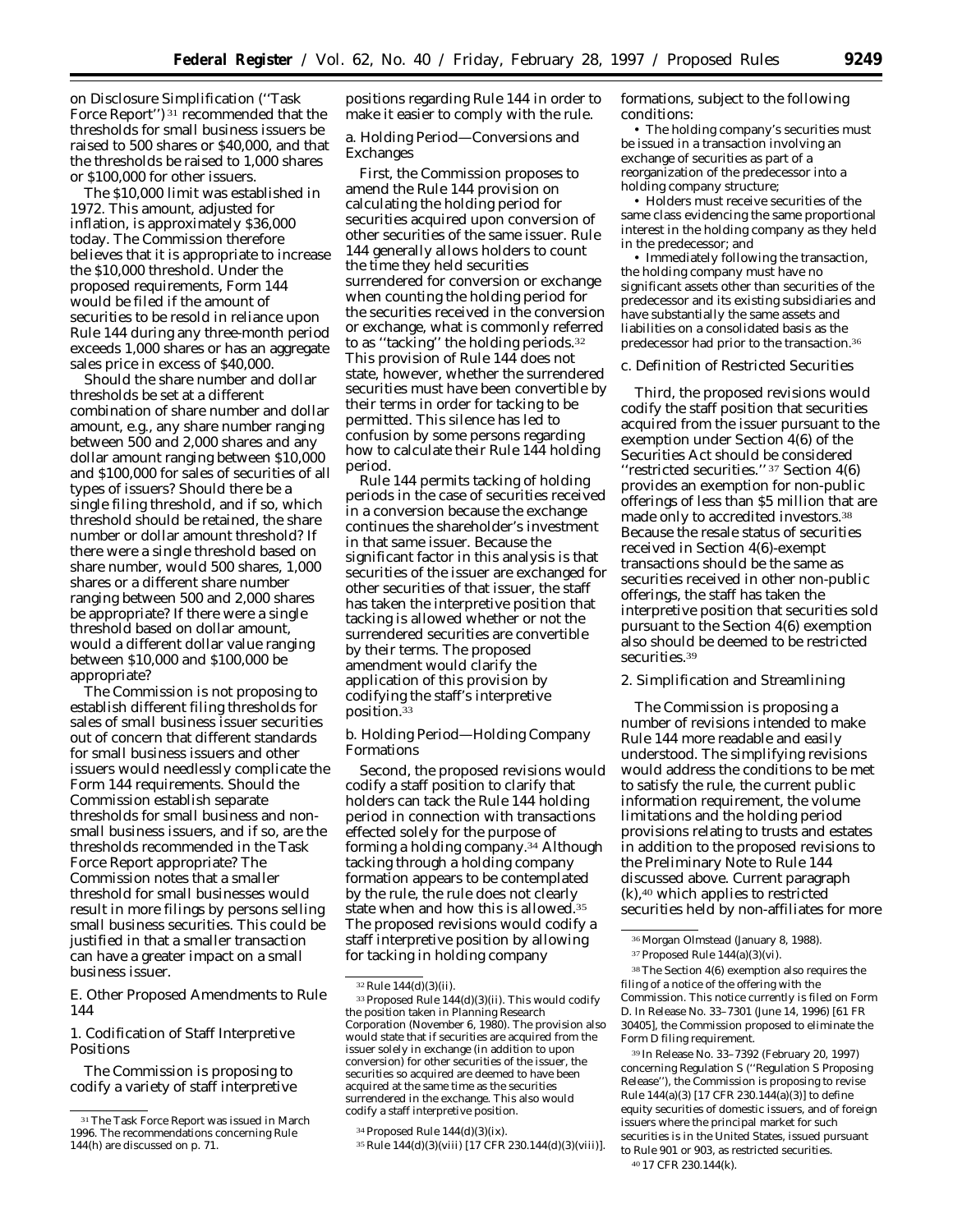than two years, would be simplified and re-designated as paragraph (g).

Current paragraph  $(i)$ <sup>41</sup> requires the person filing a Form 144 to have a bona fide intention to sell the securities described in the Form 144 within a reasonable period of time after that filing. The wording of this requirement is proposed to be simplified and moved into the Form 144 filing requirement.<sup>42</sup>

Finally, current paragraph (j),<sup>43</sup> which states that Rule 144 is a non-exclusive provision that does not affect the availability of any Securities Act exemption from registration for resales of securities, would be eliminated. As discussed above, the non-exclusive nature of Rule 144 is proposed to be discussed in the Preliminary Note. This would be consistent with other Commission safe harbor provisions.44

### *F. Rule 145*

Securities Act Rule 145 provides that exchanges of securities in connection with reclassifications of securities, mergers or consolidations or transfers of assets that are subject to a shareholder vote constitute sales of those securities. As a result, unless an exemption is available, the offering of securities in those transactions must be registered under the Securities Act.

The rule explicitly deems persons who were affiliates of any party to the transaction to be underwriters.45 Therefore, the Section 4(1) resale exemption is not available to these persons for resales of securities acquired in connection with transactions described in the rule. The rule provides some relief from this ''presumptive underwriter'' provision, however, by permitting the affiliates to resell securities received in the transaction in compliance with the holding period and other requirements of Rule 145(d).46

44*See* Preliminary Note 3 to Regulation D and Preliminary Note 3 to Rule 701.

46 17 CFR 230.145(d). The companion Adopting Release amends Rule 145(d) by shortening the requisite holding periods from two and three years to one and two years, respectively, consistent with the amendments to the Rule 144 holding periods. Persons who are effecting resales of registered securities issued in Rule 145 transactions generally fall into four categories. Rule 145(d) applies to their resales as follows: (1) Non-affiliate of acquired company who is a non-affiliate of the acquiring company after the transactions—Rule 145 (c) and (d) not applicable and securities are unrestricted; (2) Non-affiliate of acquiring company who is an affiliate of the acquiring company after the transaction—Rule 145 (c) and (d) not applicable, but Rule 144 would be, if no other exemption could be found; (3) Affiliate of acquired company who is a non-affiliate of the acquiring company after the transaction—resale may be made under Rule 145(d)

Rule 145 is the only Securities Act rule that contains a presumptive underwriter provision. The Commission believes that it may no longer be appropriate to rely on a presumptive underwriter approach when addressing the resales of securities acquired in Rule 145 transactions. Rather, it appears to be more appropriate to rely on the provisions of Rule 144 and traditional considerations in determining whether the persons covered by current Rule 145(c) are underwriters in connection with resales. The presumptive underwriter and resale provisions of Rule 145(c) and (d) are, therefore, proposed to be eliminated.

Are there some persons currently presumed to be underwriters under Rule 145 that should continue to be presumed to be underwriters? If the presumptive underwriter standard is removed, should Rule 145 still include provisions addressing the underwriter issue with respect to resales of securities acquired in Rule 145 transactions? Would it be helpful to retain a resale safe harbor in the rule for those persons who are concerned that they might be determined to be underwriters with respect to their resales? Would it be unnecessary to retain a resale safe harbor in the rule because affiliates of the surviving company would be able to rely on Rule 144 for resales in any event?

#### **IV. Solicitation of Comment**

### *A. Other Possible Rule 144 Changes*

The Commission solicits comment on additional revisions to Rule 144 in the two sections below. After review of the public comments on these possible revisions, the Commission may choose to adopt either or both without further solicitation of public comment.

# 1. Rule 144 Holding Periods

Under the Rule 144 amendments being adopted today in the Adopting Release, all restricted securities must be held at least one year before resale if Rule 144 is used, with the year measured from the date the securities were purchased from the issuer or an affiliate.47 For restricted securities held between one and two years, other provisions of the rule require current information about the issuer to be available to the market, limit the amount of securities that may be resold, require resales to be made in ordinary brokerage transactions or directly with a market-maker,48 and require filing with the Commission of a notification of the resale on Form 144, if the amount of securities sold exceeds specified thresholds. After a two-year holding period, restricted securities may be resold by non-affiliates without compliance with any of these provisions.49

There was a consensus among commenters that shortened holding periods would facilitate efforts to raise capital through private placements by shrinking the discount in price attributable to illiquidity of capital during the restricted period and allowing investors to recoup their capital faster. Two commenters, however, argued that the holding period for limited resales should be shorter than the proposed one year, with one commenter suggesting a six-month period and the other suggesting a threemonth period.

The holding period requirement provides an objective criterion for determining that the securities are not being sold as part of a public distribution by the issuer. As such, this holding period should be long enough to prevent circumvention of the registration requirements by assuring that the securities are not still linked to the issuer's offering, but no longer than necessary to satisfy this purpose, so as to avoid imposing unnecessary costs or placing unnecessary restraints on the flow of capital.

The Commission seeks comment on whether the Rule 144(d) holding period after which limited resales are allowed should be shortened from one year to six months.50 Would this period be long enough to ensure that the Rule 144 resales would not be part of an unregistered public distribution? Should the further shortening be tied to some other safeguard such as a prohibition on hedging during the holding period?

Commenters favoring a six-month holding period are asked to consider

<sup>41</sup> 17 CFR 230.144(i).

<sup>42</sup>Proposed Rule 144(f).

<sup>43</sup> 17 CFR 230.144(j).

<sup>45</sup>Rule 145(c) [17 CFR 230.145(c)].

<sup>(1), (2)</sup> or (3); and (4) Affiliate of acquired company who is an affiliate of the acquiring company after the transaction—Rule 145(d)(1) applies. 47Rule 144(d) [17 CFR 230.144(d)].

<sup>48</sup>This requirement is proposed to be rescinded, as discussed above.

<sup>49</sup>Current Rule 144(k) and proposed Rule 144(g). 50Other provisions of the federal securities laws may offer support for a six-month holding period. For example, it may be useful to consider the six month anti-integration standard in Regulation D, which is comprised of several rules governing the limited offer and sale of securities without registration under the Securities Act. Rule 502 of Regulation D provides that offers and sales made more than six months before the start, or after the completion, of a Regulation D offering will not be considered part of that offering. Six months also is the test used in Exchange Act Section 16 to evidence a sufficient separation between purchase and sale to make recapture of ''short swing'' profits unnecessary.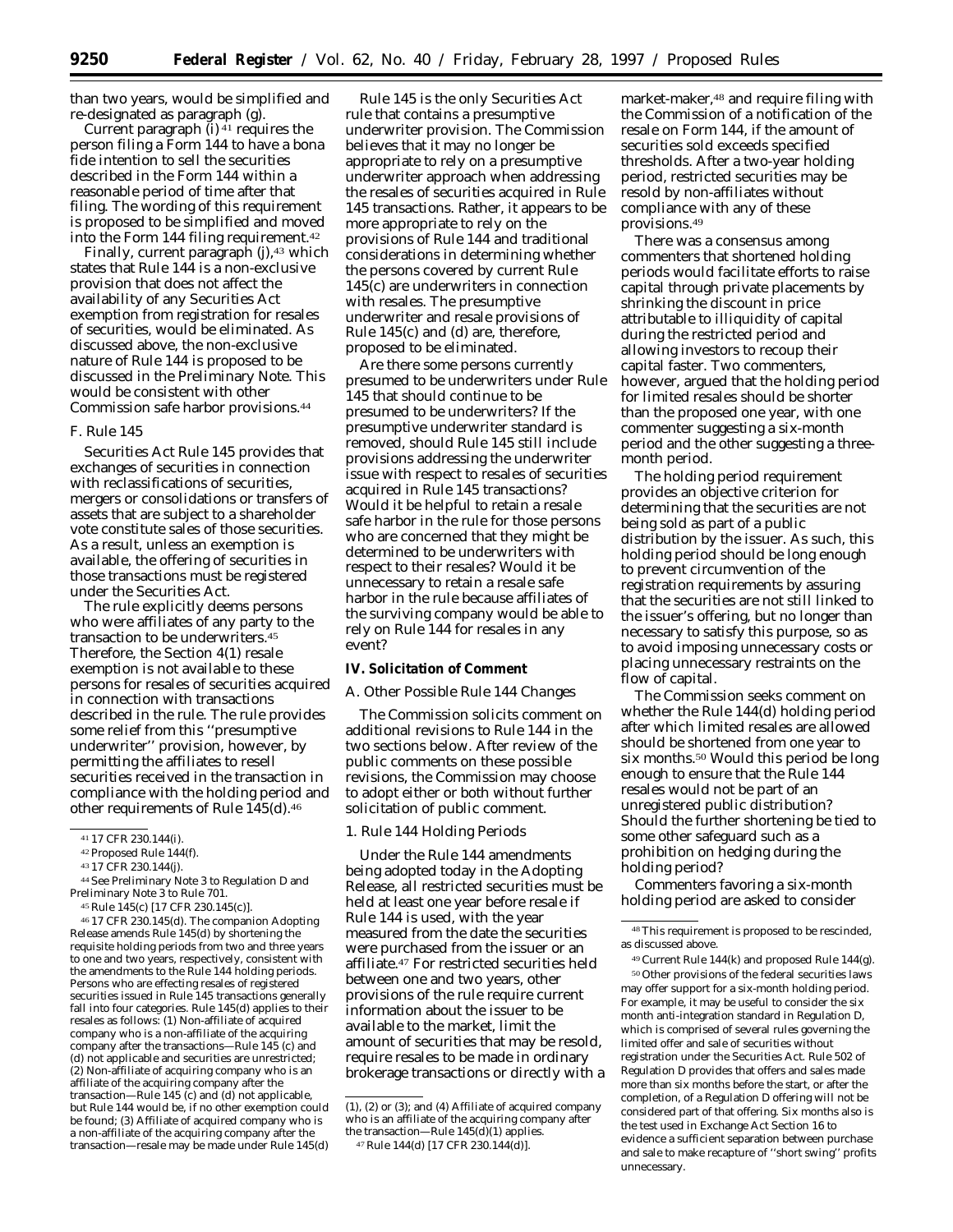whether the volume limitations<sup>51</sup> should be made more restrictive and/or hedging activities should be proscribed or further restricted if the holding period is reduced to six months. For example, if the Commission reduced the holding period to six months, should it also reduce by one-half, one-third, one quarter or some other measure the amount of securities that could be resold in any three-month period after completion of the holding period? Should there be a correlation between the Rule 144 volume limitations and the length of the holding period (for example, for resales between six months and one year the volume would be more limited than between one year and two years)? Should the volume limitations relate to the amount of securities to be sold in a monthly, rather than quarterly, period? If so, should the monthly volume test apply only during the six to twelve month period, or through the entire Rule 144 holding period? If a monthly test is used, should Form 144 also relate to monthly rather than quarterly sales?

Would it be appropriate to tie the volume limitations to the amount of restricted and control securities owned by the seller? For example, should the rule restrict Rule 144 sales in a quarterly period to ten percent of the amount of restricted and/or control securities owned by the seller on the date of the Rule 144 sale?

Should the holding period after which non-affiliates can sell without restriction be shorter than the two-year period adopted today, *e.g.,* one year or 18 months? Assuming the newly adopted one-year holding period is not shortened further, adoption of a oneyear holding period after which nonaffiliates can sell without restriction would significantly simplify the rule since it would include only one measurement period. Is a one-year holding period for unrestricted resales by non-affiliates sufficient to assure that the resales are not part of an unregistered public distribution? Should such a one-year period be adopted either alone or in conjunction with also adopting a six-month period for limited resales?

Alternatively, should the holding period for limited and unrestricted Rule 144 resales be set at a different but uniform period, such as 18 months? Would such a test strike an appropriate balance between simplifying the rule and restricting resales only in those situations that raise the risk of an indirect unregistered distribution?

Further comment is solicited on a number of other variations. Should the holding period depend on the size of the company? For example, would it be appropriate to implement a shorter holding period for securities of larger companies? If a shorter period were appropriate for larger companies, should it be limited to companies eligible to use Form S–3,52 or to companies traded on national securities exchanges? Should the period be reduced for securities of larger companies to six months, while securities of all other companies would be subject to a longer holding period, such as one year? Moreover, should different holding periods be established for debt and equity securities, such as allowing unlimited resales of debt securities after six months?

### 2. Rule 144(e) Volume Limitations

The volume limitations in Rule 144(e) restrict the amount of restricted or control securities that can be sold.53 Currently, the amount of these securities, together with all sales by the seller of restricted and control securities of the same class within the preceding three month period, cannot exceed the *greater* of the following three tests:

(1) one percent of the shares or other units of the class outstanding as shown by the most recent report or statement published by the issuer;

(2) the average weekly volume of trading in such securities on all national securities exchanges and/or reported through the automated quotation system of a registered securities association during the four calendar weeks preceding the filing of Form 144, or if no Form 144 is required to be filed, the date of receipt of the order to execute the transaction by the broker or the date of execution of the transaction directly with a market maker; or

(3) the average weekly volume of trading in such securities reported through the consolidated transaction reporting system during the four week period specified in (2).

The Commission solicits comment on whether the two tests based on trading volume should be eliminated. There are two reasons why the Commission is considering this possibility. First, the trading volume tests appear to needlessly complicate the rule. Based on a review of a large number of Rule 144 transaction filings by the staff, the Commission believes that most persons selling securities under Rule 144 currently rely on the shares outstanding

test because it allows sufficient shares to be sold and is easier to apply than the trading volume tests. Accordingly, it could be appropriate to simplify the rule by eliminating these tests.

Second, there is an issue as to whether the trading volume limitations are comparable between different markets because of the effect on trading volume of market structure differences between the Nasdaq market and the national securities exchanges.54 The New York Stock Exchange has submitted a rule petition asking that this be addressed.55 According to the New York Stock Exchange petition, these differences in market structure may mean that the Rule 144 test may not provide sufficiently comparable information to form the basis for a uniform volume test.56

Comment is sought on the extent to which persons use the trading volume tests to calculate the number of securities they can sell in reliance on Rule 144. If the trading volume tests are kept, should one or both of the tests be adjusted to account for differences between the Nasdaq market and the national securities exchanges to determine trading volume? Should the Nasdaq volume test be one-half of the national securities exchange volume, as the New York Stock Exchange suggested, or would some smaller adjustment serve to make the tests more comparable? Do differences in trading characteristics of securities make a simple adjustment not practicable? Commenters are asked to supply supporting data, if possible.

# *B. Possible Regulatory Approaches to Hedging Transactions*

The 1995 Release noted that recent years have evidenced the growth of a

55 The Petition for Rulemaking was filed on July 9, 1996 and is available in File No. 4–390 in the Commission's Public Reference Room, 450 Fifth Street, N.W., Washington, D.C. 20549.

56The petition asks the Commission to change Rule 144 and other rules with trading volume standards so that the standards would operate comparably in all markets. The petition asserts that dealer interpositioning on Nasdaq ''on virtually every trade approximately doubles the reported volume of trading of shares changing hands between investors, as compared with auction markets where buyers and sellers meet directly and reported volume reflects that direct interaction as a single reported trade.'' The Commission has not instituted rulemaking based on the New York Stock Exchange petition. *See* Letter to the New York Stock Exchange regarding Petition for Rulemaking, File No. 4–390 (February 19, 1997). Commenters favoring retention of a trading volume test for Rule 144 resales may wish to address the comparability issues raised by the petition.

<sup>51</sup>Rule 144(e) [17 CFR 230.144(e)].

<sup>52</sup> 17 CFR 239.13.

<sup>53</sup>The staff has taken the interpretive position that offshore resales of securities under Regulation S need not be included in the calculation of the amount of securities sold under Rule 144. The Regulation S Proposing Release proposes to codify this interpretive position.

<sup>54</sup>See Deborah Lohse & Dave Kansas, *Big Board is Crying Foul to Regulators Over How Nasdaq Figures Daily Volume, Wall St. J.,* August 5, 1996 at C1 and *Big Board Seeks Volume Change, N.Y.T.,* July 16, 1996 at D7.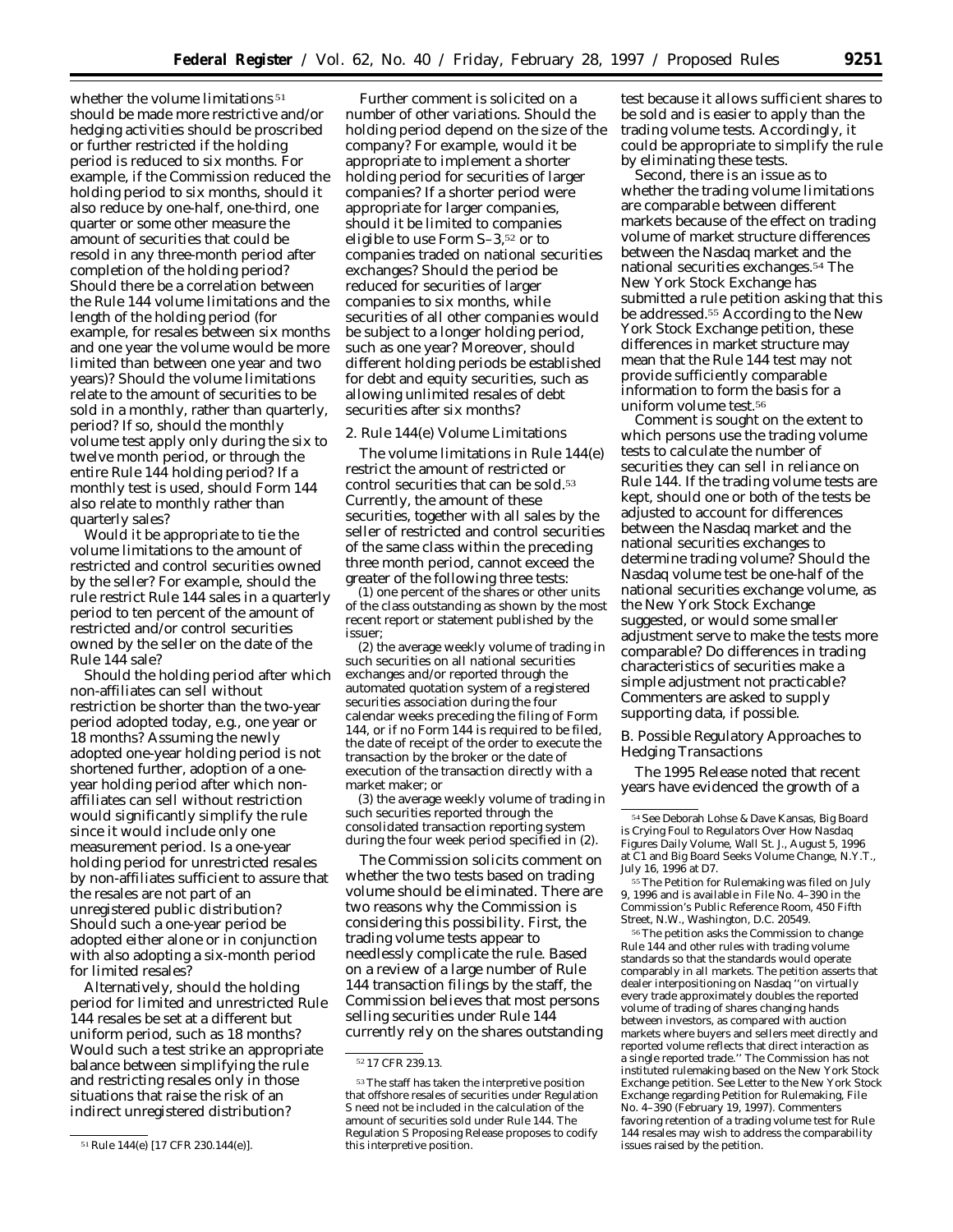variety of hedging strategies in both the private and public securities markets associated with separating the bundle of rights that make up a security, including voting, price appreciation and dividend rights. 57 Through the use of equity swaps 58 and similar strategies, holders of restricted securities can retain legal title to their securities, but sell some or all of the rights associated with the securities in order to decrease or eliminate the risk that the market value of their investment will decline during a specific period of time.

The 1995 Release solicited public comment on whether it is appropriate to treat the securities underlying equity swaps as ''held'' in the private markets if the economic risk of the investment has been shifted. It also stated that the Commission was examining whether it may be appropriate to revise Rule 144 to reflect the economic realities of these transactions either by reintroducing the holding period tolling concept that was deleted in 1990 for periods when the holder has entered into a hedging strategy or by prohibiting risk-shifting transactions altogether during the holding period.<sup>59</sup> Commenters also were asked to provide their views as to the

58Equity swaps are individually negotiated contracts, the specific terms of which may vary from agreement to agreement. One form of equity swap involves an agreement by a holder of equity securities to pay, or ''swap,'' the return on the securities (which may include dividends as well as any change in market value) in exchange for the return on an equity index, basket of securities, or an interest-rate based cash flow.

59 Deletion of the tolling provision in 1990 did not mean that holders could freely engage in hedging activities with respect to their restricted securities without consideration of the registration requirements. The Commission staff historically has viewed the question of whether a hedging transaction would toll the holding period as separate from the question of whether a hedging transaction was subject to Section 5 of the Securities Act. With respect to short sales ''against the box,'' (meaning that the person sells short even though the person owns securities that can be delivered) the Division continues to take the position expressed in the 1979 Rule 144 interpretative release (Release No. 33–6099, (August 2, 1979) [44 FR 46572]) that a person who has held restricted securities for less than one year cannot effect a short sale of securities of that class and then cover the short position with restricted securities (even after expiration of the one year holding period) since the initial short sale did not qualify under Rule 144. Similarly, exchange-traded puts and calls may be used for Rule 144 sales, but in the case of restricted securities, the one-year holding period requirement of Rule 144(d) must have been satisfied by the date the put is purchased or call is sold. *See Bear Stearns & Co., Inc.,* (April 4, 1991) and Release 33–6099. The cause the investment bank is less only CFR 240.16a–1(h).

need to have a fungibility doctrine underlie Rule 144.

Several commenters argued that hedging strategies should not be restricted or prohibited during the Rule 144 holding periods, primarily because hedging strategies do not permit holders of restricted securities to shift all of the economic risks of holding the securities to another person or the public markets and do not result in any leakage of restricted stock into the public markets. Other commenters thought that holders of restricted securities should not be engaging in hedging transactions during the holding period.

Since issuance of the 1995 Release, the Commission has given further consideration to the issue of whether the entry into equity swaps and other hedging arrangements with respect to restricted securities is inconsistent with the principles underlying the registration requirements of the Securities Act and the Rule 144 safe harbor. The Commission recognizes that arguments can be made in favor of treating ''short against the box'' transactions and equity swaps as sales of the underlying restricted securities since these transactions typically hedge fully a holder of restricted securities against any economic risk. Without risk, there is arguably no investment intent, suggesting that the holder is more of an underwriter than an investor. At the same time, it can be argued that hedging transactions do not raise Section 5 issues because the restricted securities are not being sold into the open marketplace. Instead, only freely tradeable securities are actually redistributed to the public. Proponents of this view argue that the two types of securities are not ''fungible'' or interchangeable.

The economic substance of the transactions, however, gives rise to concern. For example, it is arguable that, in economic reality, a distribution occurs when a company sells unregistered restricted stock to an investor who, in turn, hedges the market risk through an equity swap with an investment bank, which then sells an equal number of securities into the market. A staff review of industry practices found that practitioners were more concerned about the Section 5 ramifications of hedging during a short period of time following acquisition of the restricted securities (typically three months) because a disposition of risk so soon after acquisition raises questions about the nature of the investment. The industry also seems less concerned about partial hedges. Partial hedges with options may raise fewer concerns

likely to sell an equal number of shares into the marketplace (thereby involving less of a distribution).

The Commission requests comment on a number of possible regulatory approaches to hedging. First, it could make the Rule 144 safe harbor unavailable for persons who hedge during the restricted period. Second, independent of Rule 144, it could promulgate a rule that would define a sale for purposes of Section 5 to include specified hedging transactions. In order to hedge, a person would need an exemption from registration for the transaction or else would have to register the transaction with the Commission. Under this approach, a hedging transaction would be treated the same as a sale of the underlying security, so hedging would be constrained in the same way (*e.g.,* if an exemption is used such as Rule 144, the Rule 144 volume restrictions would apply). Third, as a variant of the first approach, it could adopt a shorter holding period (*e.g.,* three or six months) during which hedging could not occur without losing the safe harbor. After that, hedging could occur, but the underlying restricted securities would be held the remainder of the one-year holding period adopted today. Fourth, it could reintroduce a tolling provision in Rule 144 similar to the provision that was included prior to 1990. The last approach would be to maintain the status quo with no specific prohibition against hedging, relying instead upon practitioners to apply a facts and circumstances test to determine when Section 5 is implicated. Comment is solicited generally on each of the above approaches.

For purposes of a definition, the Commission is considering defining hedging to include any sale or combination of swap, option, or short sale intended to limit or eliminate the market risk of restricted or control stock. Alternatively, the Commission could use the definition of ''put equivalent'' position in Exchange Act Rule 16a– 1(h).60 Should the definition be expanded to include futures, contracts, ''collars'' or other instruments that operate similarly to a swap or option?

If the second overall approach were adopted, should all hedging be considered a sale for purposes of Section 5? If not, should only transactions like swaps and short sales of securities of the same class as the restricted securities be deemed sales because they most closely approximate a sale of the restricted securities? If options are included, should there be a

<sup>57</sup>Hedging is a risk limiting device much like buying insurance. For example, a person could hedge common stock by purchasing a put option to sell the common stock at a fixed price. If the stock value increases, the holder profits. If the stock price falls, the put option can be exercised to sell the stock at a predetermined price.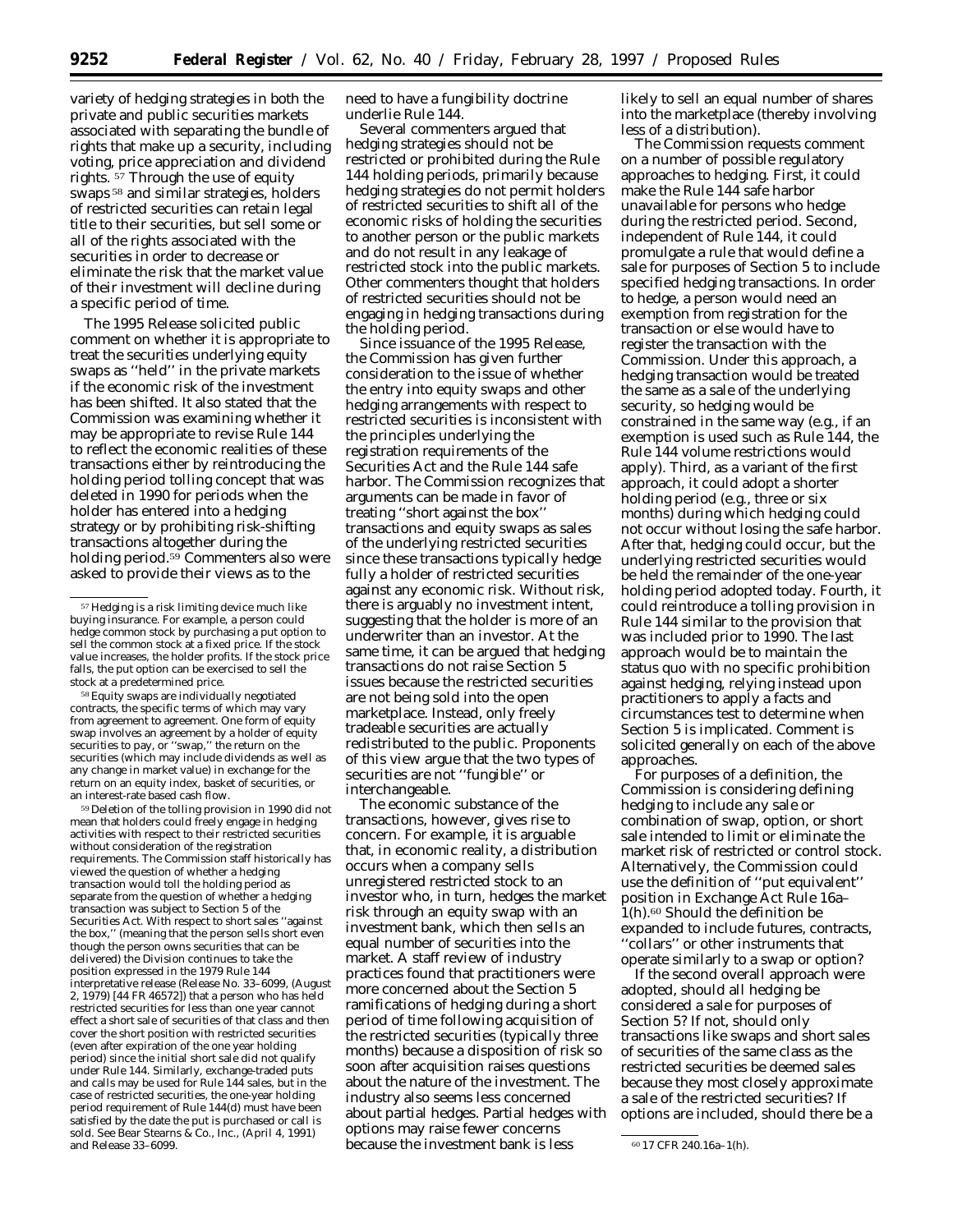difference between in-the-money options (which are likely to be exercised) and out-of-the-money options (which are less likely to be exercised)? For example, should transactions involving options be ignored if the options are sufficiently out-of-themoney (*e.g.,* 5%, 10%, 20%)? Should there be different treatment for hedging with cash settled derivative securities since their exercise does not result in any distribution of securities into the market? Should hedging a transaction be considered a sale of the underlying security only if it results in a sale of securities of the same class as the underlying security to a third party?

Since hedging can be a dynamic process, should there be a difference between the initial hedge and a subsequent ''maintenance'' hedge? For example, a holder of restricted securities might hedge only a portion of the market risk initially. As the value of the securities fluctuates, the holder may have to adjust the hedge by buying more put options, for example, or selling more stock short to maintain the same risk as initially envisioned. Presumably, this adjustment has less distributive aspects than the initial hedge. Should it make a difference if the security being hedged is control stock rather than restricted stock?

Should control stock be treated differently in general? It is not uncommon for individual affiliates to have a significant portion of their net worth represented by control or restricted stock. Such persons might want to diversify or limit their risk through hedging. Should the Commission adopt a rule that permits some limited hedging by these persons without raising Section 5 concerns? If such a safe harbor were crafted, should it be limited to a percentage of the affiliate's total holdings of control stock (*e.g.,* 5%, 10%, 20% or even 49%)? Is it sufficient to permit only hedging in accordance with the volume limitations of Rule 144(d)?

### *C. General Request for Comment*

Any interested persons wishing to submit comment on any of the proposals set forth in this release are invited to do so by submitting them in triplicate to Jonathan G. Katz, U.S. Securities and Exchange Commission, 450 Fifth Street, N.W., Washington, D.C. 20549. Comments also may be submitted electronically at the following e-mail address: rule-comments @sec.gov. All comment letters should refer to File Number S7–07–97; this file number should be included on the subject line if e-mail is used. Comments received will be available for public

inspection and copying in the Commission's Public Reference Room, 450 Fifth Street, N.W., Washington, D.C. 20549. Electronically submitted comment letters will be posted on the Commission's Internet Web site (http:// www.sec.gov). Comments are solicited from the point of view of issuers, holders of restricted and control securities, investment bankers and the investing public.

#### **V. Cost-Benefit Analysis**

The proposed amendments, if adopted, should reduce the costs of complying with the Rule 144 safe harbor requirements by making the rule easier to understand and apply. Elimination of the manner of sale requirements would result in fewer brokerage commissions being paid by persons reselling securities in reliance on the Rule 144 safe harbor, since resale transactions no longer would have to involve a broker or market-maker. The proposed increase in Form 144 filing thresholds would result in fewer filings and also reduce compliance costs.

For purposes of the Small Business Regulatory Enforcement Act of 1996, the Commission also is requesting information regarding the potential impact of the proposed rules on the economy on an annual basis. Commenters should provide empirical data to support their views.

The Commission does not believe that the proposed amendments would have an adverse effect on competition, employment, investment, productivity, innovation, market efficiency, or capital formation. In fact, the Commission believes that the proposed amendments will promote capital formation and efficient, competitive markets by enhancing investors' confidence in the integrity of the securities markets. However, the Commission requests comment on these preliminary views. The Commission encourages commenters to provide empirical data or other facts to support their views.

**VI. Initial Regulatory Flexibility Analysis**

This Initial Regulatory Flexibility Analysis has been prepared in accordance with Section 603 of the Regulatory Flexibility Act,61 and relates to the proposed amendments to Rules 144 and 145 and Form 144 under the Securities Act.

*Reasons for, and Objectives of, Proposed Action*

Rule 144 provides a safe harbor for the resale of restricted and control

securities. It sets forth conditions which, if satisfied, permit persons who hold such securities to publicly sell them without registration and without being deemed underwriters.

Rule 145 governs the offer or sale of securities received in connection with reclassifications, mergers, consolidations and asset transfers. It provides that any party to a transaction covered by the rule (other than the issuer), or any person who is an affiliate of such party at the time the transaction is submitted for vote or consent, who publicly offers or sells securities of the issuer acquired in connection with such a transaction will be deemed to be engaged in a distribution, and therefore to be an underwriter of the securities, except where the securities are resold in accordance with Rule 145(d). Rule 145(d) requires its own holding periods that track the holding periods for resales found in Rule 144.

Form 144 is required to be filed by persons intending to sell securities in reliance on Rule 144 if the amount of securities to be sold in any three month period exceeds 500 shares or other units or the aggregate sales price exceeds \$10,000. The primary purpose of the form is to publicly disclose the proposed sale of unregistered securities by persons not deemed to be engaged in the distribution of securities.

The Commission has determined to propose amendments that would make Rule 144 easier to understand and apply. The staff has reorganized and shortened the rule to make it easier to understand and apply. In addition to codifying certain staff interpretive positions, the proposals would make the following substantive changes to Rule 144:

• Provide a bright-line exclusion from the Rule 144 definition of affiliate. Pursuant to the proposal, persons who would not be subject to the provisions of Section 16, *i.e.,* persons who are not officers, directors or 10% holders of the issuer, would be deemed not to be affiliates of an issuer for purposes of Rule 144;

• Eliminate the manner of sale requirements; and

• Increase the thresholds for filing Form 144 from the current 500 shares or \$10,000 sale price test to a 1000 shares or \$40,000 sale price test.

The proposals also would amend Rule 145, which relates to certain significant transactions, such as mergers, to eliminate the resale limitations that are based on a ''presumptive underwriter'' approach. Instead of that approach, persons who receive securities in these transactions would be treated the same as other purchasers of securities.

<sup>61</sup> 5 U.S.C. § 603.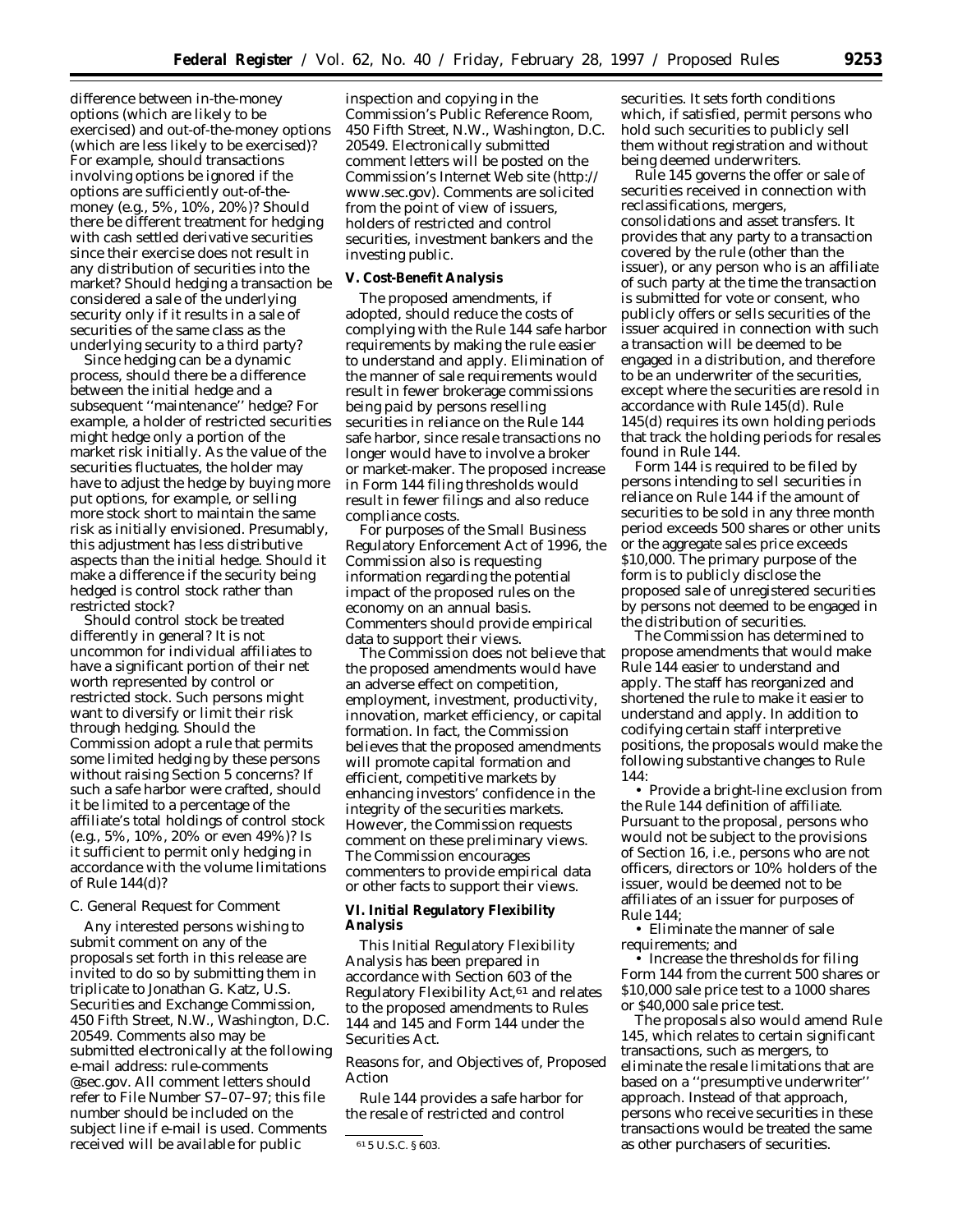The revision to the definition of affiliate would provide more objective guidance for issuers and sellers of securities as to the types of persons that are not affiliates for purposes of Rule 144. Elimination of the manner of sale requirements would remove obstacles to transactions that are not distributive in nature. An increase in the Form 144 filing thresholds would take into account the effects of inflation since adoption of Rule 144 in 1972.

The release solicits comment on shorter Rule 144(d) and/or 144(k) holding periods. Persons holding restricted and control stock, including small entities holding such stock, and all issuers, including small business issuers, would benefit from shortened holding periods. The release also solicits comment on elimination of the trading volume limitation in Rule 144(e). It is unlikely that this change would have a significant economic impact on persons holding restricted and control stock, including small entities owning such stock.

#### *Legal Basis*

The amendments are proposed pursuant to Sections  $2(11)$ ,  $4(1)$ ,  $4(4)$ and 19(a) of the Securities Act.

#### *Small Entities Subject to Requirements*

The proposed rules will affect both small entities that issue restricted or control securities and small entities that hold such securities. When used with reference to an issuer, other than an investment company, the term ''small business'' is defined by Securities Act Rule 157 as an issuer whose total assets on the last day of its most recent fiscal year were \$5 million or less and is engaged or proposing to engage in small business financing. An issuer is considered to be engaged in small business financing if it is conducting or proposes to conduct an offering of securities that does not exceed the dollar limitation prescribed by Section 3(b) of the Securities Act. When used with reference to an issuer or person, other than an investment company, Exchange Act Rule 0–10 62 defines small entity to mean an issuer or person that, on the last day of its most recent fiscal year, had total assets of \$5,000,000 or less.<sup>63</sup>

The Commission is aware of approximately 1,019 Exchange Act reporting companies that currently satisfy the definition of ''small business'' under Rule 157 and may be affected by the proposed rules. The

proposed rules also may affect small businesses that are not subject to Exchange Act reporting requirements. The Commission is unable to determine the number of such small businesses due to the absence of filings with the Commission by such companies. Comment is solicited on the number of small businesses that are not subject to Exchange Act reporting requirements that may be affected by the proposed rules.

An estimated 3,800 entities, excluding natural persons, annually file Form 144 based upon a sample study of Form 144 filings by the Commission's Office of Economic Analysis. Since the form does not require disclosure of the size of entities reselling securities in reliance on Rule 144, the Commission has no basis for estimating the number of these entities that are small entities. Comment is solicited as to the number of small entities who may rely on Rule 144 in reselling restricted or control securities if the proposed rules are adopted.

The proposals would favorably affect small businesses and small entities owning restricted or control securities of issuers by improving the usefulness of the Rule 144 safe harbor and removing unnecessary and outdated requirements.

# *Reporting, Recordkeeping and Other Compliance Requirements*

If the change to the definition of affiliate is adopted, it is expected that fewer persons, including small entities, owning restricted and control stock of all issuers, including small issuers, will file Form 144. The reduction would result from the fact that some persons who are not officers, directors or 10% holders of an issuer presumably consider themselves to be affiliates under the current Rule 144 definition. The Commission has no basis, however, for estimating the size of this expected decrease since it does not collect any information that would provide a basis for such an estimate and such information is not otherwise available to the Commission. Comment is solicited as to how to quantify the expected decrease.

If the manner of sale requirements were eliminated, persons (including small entities) owning restricted and control stock of all issuers, including small issuers, no longer would have to sell their stock in a broker's transaction or directly with a market-maker. Those choosing to sell their stock in a transaction not involving a broker or market-maker would not incur the expense of commission fees.

Adoption of increased share number and dollar amount thresholds for filing Form 144 also is expected to decrease

the number of Form 144 filings required to be made by persons (including small entities) owning restricted and control stock of all issuers, including small issuers. Based on studies by the Commission's Office of Economic Analysis, the number of Form 144 filings is expected to decrease by approximately 5% (1,339 filings) if the thresholds are increased to 1,000 shares or \$40,000 in market value.

The release solicits comment on whether the thresholds should be increased as high as 2,000 shares or \$100,000. It is estimated that if these higher thresholds were adopted, the number of Form 144 filings would decrease by approximately 14% (3,677 filings).

Finally, some persons (including small entities) owning stock in issuers, including small issuers, that engage in the type of transactions covered by Rule 145 would benefit from the proposed revisions since there no longer would be a presumption that persons who receive securities in these transactions are underwriters. The Commission has no basis for estimating the number of persons who may be deemed to be underwriters under the current rule that would not be determined to be underwriters if the proposed change is adopted since it does not collect any information that would provide a basis for such an estimate and such information is not otherwise available to the Commission. Comment is solicited as to how to quantify such number.

Clerical skills are necessary to complete Form 144.

# *Overlapping or Conflicting Federal Rules*

No current federal rules duplicate, overlap or conflict with the rules and forms to be proposed, except that persons subject to the reporting requirements under Section 16 of the Securities Exchange Act of 1934 may need to file reports on Form 4 as well as Form 144 under certain circumstances.

### *Significant Alternatives*

The Commission considered the establishment of different compliance standards for small entities owning restricted and control securities, as well as for persons owning restricted and control securities of small issuers. For example, the Commission could establish shorter holding periods or more lenient Form 144 filing requirements. Such differences, however, would be inconsistent with the purposes served by the holding period and Form 144 filing requirements and would needlessly

<sup>62</sup> 17 CFR 240.0–10.

<sup>63</sup>There is no comparable definition of ''person'' under the Securities Act.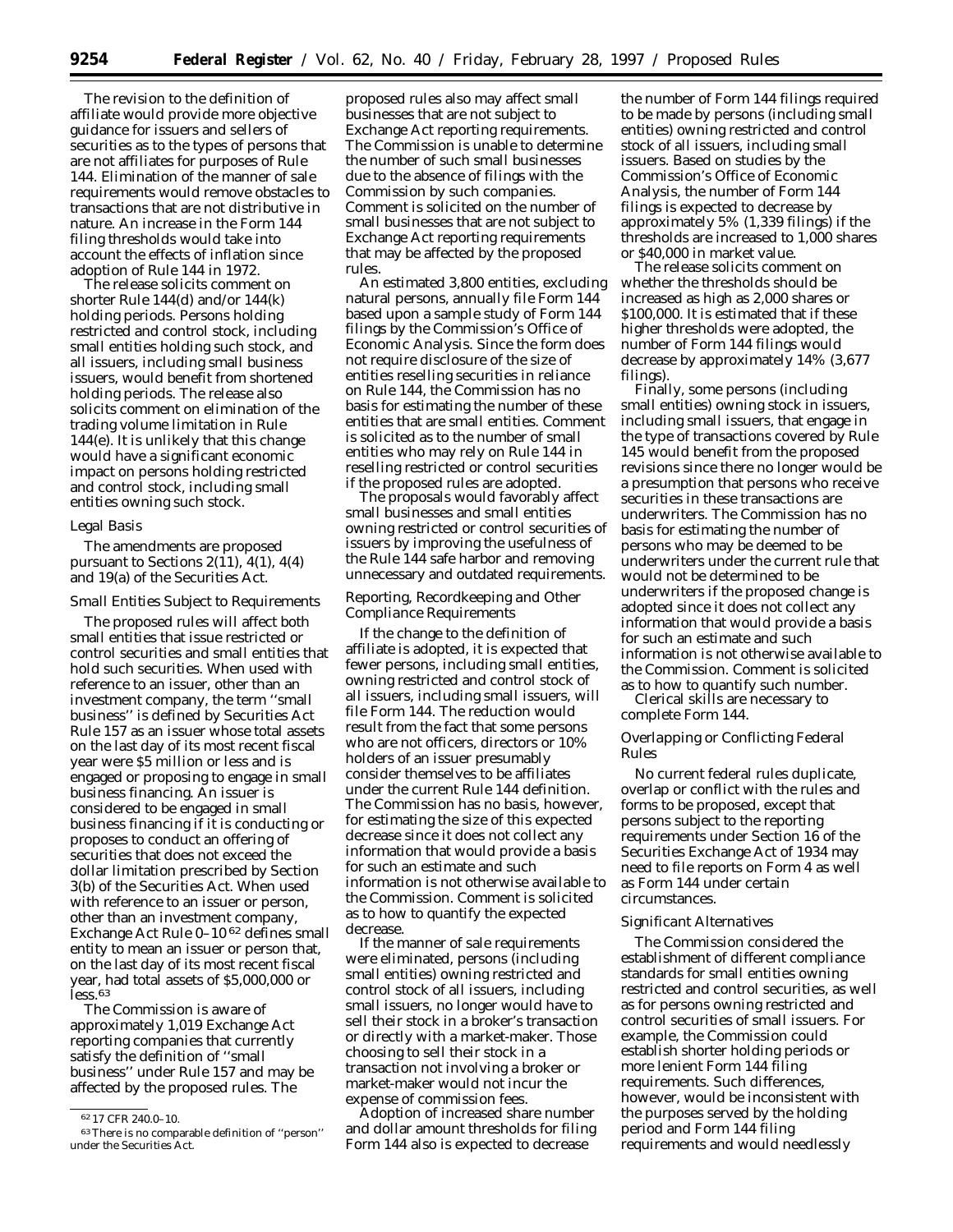complicate the Form 144 filing requirements. The Commission also considered the other types of alternatives set forth in section 603 of the Regulatory Flexibility Act to minimize the economic impact of the amendments on small entities: (1) the clarification, consolidation, or simplification of compliance and reporting requirements for such small entities; (2) the use of performance rather than design standards; and (3) an exemption from coverage of the proposed amendments, or any part thereof, for small entities. Because the proposed amendments would benefit all issuers and holders of restricted securities, differing compliance timetables for small entities would not be appropriate. Neither could the compliance requirements of the amendments be clarified or simplified further for small entities. Finally, the proposed amendments do not use design standards, and an exemption from the amendments for small entities would not be desirable or consistent with the stated objectives of the applicable statutes.

#### *Solicitation of Comments*

Written comments are encouraged with respect to any aspect of this Initial Regulatory Flexibility Analysis. In particular, the Commission seeks comment on: (i) the number of small entities that would be affected by the proposed rule; (ii) the expected impact of the proposals as discussed above; and (iii) how to quantify the number of small entities that would be affected by, and how to quantify the impact of, the proposed rules. Commenters are asked to describe the nature of any impact and provide empirical data supporting the extent of the impact. Such comments will be considered in the preparation of the Final Regulatory Flexibility Analysis if the proposed revisions are adopted. Persons wishing to submit written comments should file them with Jonathan G. Katz, Secretary, Securities and Exchange Commission, 450 Fifth Street, N.W., Washington, D.C. 20549. All comments received will be available for public inspection and copying at the Commission's Public Reference Room at the same address.

# **VII. Paperwork Reduction Act**

Form 144 contains ''collection of information'' requirements within the meaning of the Paperwork Reduction Act of 1995 (''PRA'').64 The Commission has submitted the proposed revisions to Form 144 to the Office of Management and Budget for review in accordance

with PRA procedures.65 The title for the information collection is ''Notice of Proposed Sale of Securities Pursuant to Rule 144 under the Securities Act of 1933.''

As proposed to be revised, Form 144 would be filed with the Commission by persons who intend to sell securities in reliance on Rule 144 if the amount of securities to be sold during a threemonth period exceeds 1,000 shares or other units or has an aggregate sales price in excess of \$40,000. The proposed thresholds for filing Form 144 would be increased from existing thresholds of 500 shares or a \$10,000 sale price. Form 144 may be filed electronically using the EDGAR filing system. The information is used for the primary purpose of disclosing the proposed sale of unregistered securities by persons deemed not to be engaged in the distribution of the securities. It is made publicly available. Persons reselling securities in reliance on the Rule 144 safe harbor are the likely respondents to the information required by Form 144.

An estimated 18,096 respondents are expected to file Form 144 annually for a total burden of 36,192 hours if the proposed revisions to Form 144 are adopted. This represents a decrease of 2,678 hours from the current annual burden under existing thresholds. The information collection requirements imposed by Form 144 are mandatory. The Commission may not require Form 144 filings unless the form displays a currently valid OMB control number.

The Commission solicits comment to: (i) evaluate whether Form 144, as proposed to be revised, is necessary for the proper performance of the functions of the agency, including whether the information shall have practical utility; (ii) evaluate the accuracy of the agency's estimate of the burden of the proposed collection of information; (iii) enhance the quality, utility, and clarity of the information to be collected; and (iv) minimize the burden of collection of information on those who are to respond, including through the use of automated collection techniques or other forms of information technology.

Persons desiring to submit comments on the collection of information requirements should direct them to the Office of Management and Budget, Attention: Desk Officer for the Securities and Exchange Commission, Office of Information and Regulatory Affairs, Washington, D.C. 20503, and should also send a copy of their comments to Jonathan G. Katz, Secretary, Securities and Exchange

Commission, 450 5th Street, N.W., Washington, D.C. 20549 with reference to File No. S7–07–97. OMB is required to make a decision concerning the collections of information between 30 and 60 days after publication, so a comment to OMB is best assured of having its full affect if OMB receives it within 30 days of publication.

#### **VIII. Statutory Basis**

The amendments to Rules 144 and 145 and Form 144 are being proposed pursuant to sections  $2(11)$ ,  $4(1)$ ,  $4(4)$  and 19(a) of the Securities Act.

**List of Subjects in 17 CFR Parts 230 and 239**

Reporting and recordkeeping, Securities.

# **Text of the Proposals**

For the reasons set out above, title 17, chapter II of the Code of Federal Regulations is proposed to be amended as follows:

# **PART 230—GENERAL RULES AND REGULATIONS, SECURITIES ACT OF 1933**

1. The authority citation for Part 230 continues to read in part, as follows:

**Authority:** 15 U.S.C. 77b, 77f, 77g, 77h, 77j, 77s, 77sss, 78c, 78d, 78*l*, 78m, 78n, 78o, 78w, 78*ll*(d), 79t, 80a–8, 80a–29, 80a–30, and 80a– 37, unless otherwise noted.

\* \* \* \* \* 2. Section 230.144 is amended by revising the Preliminary Note, paragraphs  $(a)(1)$ ,  $(a)(3)$ ,  $(b)$ , and  $(c)$ , adding notes to paragraph (c), revising paragraphs  $(d)(3)(ii)$ ,  $(d)(3)(vi)$ ,  $(d)(3)(vii)$  and  $(d)(3)(viii)$ , adding paragraph (d)(3)(ix), revising the introductory text of paragraph (e)(1), revising paragraph (e)(2), removing paragraphs (f) and (g), re-designating paragraph (h) as paragraph (f), removing paragraphs (i) and (j), re-designating paragraph (k) as paragraph (g) and by revising newly designated paragraphs (f) and (g) to read as follows:

# **§ 230.144 Persons deemed not to be engaged in a distribution and therefore not underwriters.**

# **Preliminary Note**

The Securities Act of 1933 requires that all offers and sales of securities in interstate commerce or by use of the mails must be registered with the Commission or exempt from registration. While Section 4(1) exempts most routine trading, transactions by underwriters are not exempt. Rule 144 creates safe harbor exemptions for two common situations arising from the Act's definition of "underwriter.

First, anyone who has taken securities directly from the issuer in an unregistered

<sup>64</sup> 44 U.S.C. § 3501 *et seq.* 65 44 U.S.C. § 3507(d) and 5 CFR § 1320.11.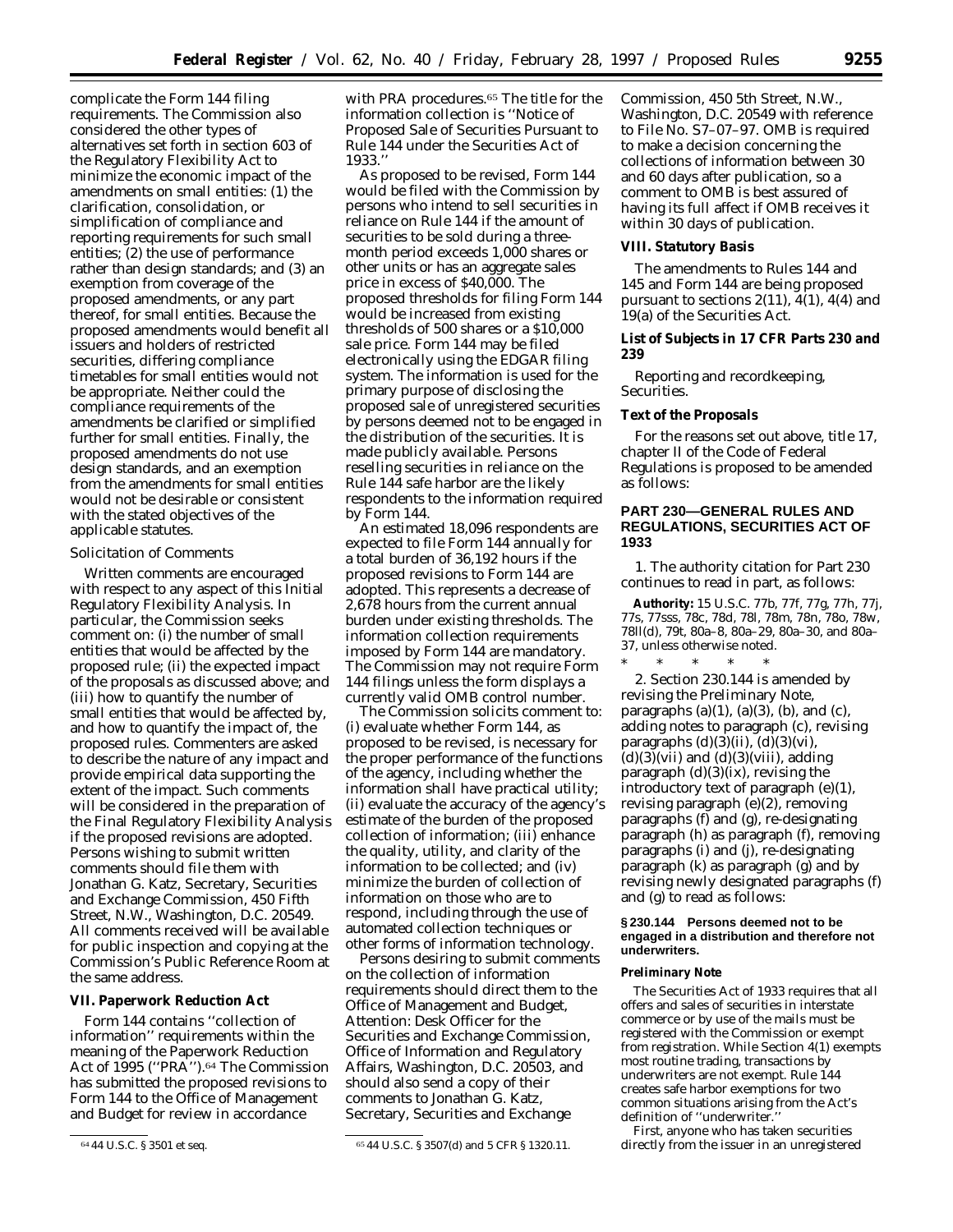transaction and who effects a public resale in the short term may be said to be a ''person who has purchased from an issuer with a view to  $* * *$  distribution," and thus an ''underwriter'' within the meaning of Section 2(11) of the Act. An investment banking firm that arranges with an issuer for the public sale of its securities is clearly an ''underwriter'' under that Section. Individual investors who are not professionals in the securities business may also be ''underwriters'' within the meaning of that term as used in the Act if they act as links in a chain of transactions through which securities move from an issuer to the public. Rule 144 provides an exemptive safe harbor for the resale of these ''restricted securities.''

Second, Section 2(11) treats persons in a relationship of control with the issuer (''affiliates'') as if they were the issuer for the purpose of determining which intermediaries to the public markets are ''underwriters.'' As a result, a public sale of an affiliate's securities (''control securities''), whether or not the securities are ''restricted,'' is subject to the same regulatory requirements as a public offering by the issuer. Rule 144 provides an exemptive safe harbor for the resale of control securities on behalf of an affiliate of the issuer.

Rule 144 sets forth certain conditions which are intended to distinguish between a distribution and routine trading. First, adequate current public information is required to protect investors. Second, a holding period before resale is needed to assure that persons who buy restricted securities in unregistered offerings have assumed the economic risks of investment and are not acting as conduits for the issuer in an unregistered public distribution. Third, Rule 144 requires a person relying on the Rule to sell the securities in limited quantities to further demonstrate that trading is ordinary, rather than distributive.

If a sale of securities is made in accordance with all of the provisions of Rule 144, (1) any person who sells restricted securities will be deemed not to be an underwriter for that transaction; (2) any person who sells restricted or other securities on behalf of an affiliate of the issuer will be deemed not to be an underwriter for that transaction; and (3) the purchaser receives unrestricted securities.

Rule 144 is not an exclusive safe harbor. It does not affect the availability of any other exemption for resales under the Securities Act.

 $(a) * * * *$ 

(1) An *affiliate* of an issuer is a person that directly, or indirectly through one or more intermediaries, controls, or is controlled by, or is under common control with, such issuer. A person shall be deemed not to be an affiliate for purposes of this section if the person:

(i) Is not the beneficial owner, directly or indirectly, of more than 10% of any class of equity securities of the issuer;

(ii) Is not an officer of the issuer; and (iii) Is not a director of the issuer.

*Note to paragraph (a)(1):* The

determination of a person's beneficial

ownership and whether that person is an 'officer'' shall be made in accordance with § 240.16a–1 of this chapter, regardless of whether the issuer's securities are subject to Section 16 (15 U.S.C 78(p)) of the Securities Exchange Act of 1934 (''Exchange Act'') and regardless of whether the class of securities is registered under Section 12 (15 U.S.C. 78*l*) of the Exchange Act.

\* \* \* \* \* (3) The term *restricted securities* means:

(i) Securities acquired directly or indirectly from the issuer, or from an affiliate of the issuer, in a transaction or chain of transactions not involving any public offering;

(ii) Securities acquired from the issuer that are subject to the resale limitations of § 230.502(d) under Regulation D or § 230.701(c);

(iii) Securities acquired in a transaction or chain of transactions meeting the requirements of § 230.144A;

(iv) Securities acquired from the issuer in a transaction subject to the conditions of Regulation CE (§ 230.1001);

(v) Equity securities of domestic issuers, and of foreign issuers where the principal market for such securities is in the United States, acquired in a transaction or chain of transactions subject to the conditions of § 230.901 or § 230.903 under Regulation S (§§ 230.901 thru 230.905 and Preliminary Notes); or

(vi) Securities acquired from the issuer that were issued pursuant to an exemption under section 4(6) (15 U.S.C.  $77(d)(6)$ ) of the Act.

(b) *Conditions to be met.* (1) Any affiliate or other person who sells restricted securities of an issuer for such person's own account shall be deemed not to be an underwriter thereof within the meaning of section 2(11) (15 U.S.C. 77(b)(11)) of the Act if all of the conditions of this section are met.

(2) Any person who sells restricted or any other securities for the account of an affiliate of the issuer of such securities shall be deemed not to be an underwriter thereof within the meaning of Section 2(11) of the Act if all of the conditions of this section are met.

(c) *Current public information.* Adequate current public information with respect to the issuer of the securities must be available. Such information will be deemed to be available only if either of the following conditions is met:

(1) *Reporting Issuers.* The issuer is, and for at least 90 days before the sale has been, subject to the reporting requirements of Section 13 or 15(d) of the Exchange Act (15 U.S.C. 78(m) or (o)(d)) and has filed all required reports

during the 12 months preceding such sale (or for such shorter period that the issuer was required to file such reports); or

(2) *Non-reporting Issuers.* If the issuer is not subject to the reporting requirements of Section 13 or 15(d) of the Exchange Act, there is publicly available the information concerning the issuer specified in paragraph (a)(5)(i) to (xiv), inclusive, and paragraph  $(a)(5)(xvi)$  of § 240.15c2–11 of this chapter, or, if the issuer is an insurance company, the information specified in Section  $12(g)(2)(G)(i)$  of the Exchange Act.

*Notes to paragraph (c):* 1. With respect to paragraph  $(c)(1)$ , the seller can rely upon:

(A) A statement in whichever is the most recent report, quarterly or annual, required to be filed and filed by the issuer that such issuer has filed all reports required to be filed by Section 13 or 15(d) of the Exchange Act during the preceding 12 months (or for such shorter period that the issuer was required to file such reports) and has been subject to such filing requirements for the past 90 days; or

(B) A written statement from the issuer that it has complied with such reporting requirements. Neither type of statement may be relied upon, however, if the person knows or has reason to believe that the issuer has not complied with such requirements.

2. Rule 144(c) cannot be satisfied during the first 90 days after an issuer becomes subject to the reporting requirements of Section 13 or 15(d) of the Securities Exchange Act.

- (d) \* \* \*
- $(3) * * * *$

(ii) *Conversions and exchanges.* If the securities sold were acquired from the issuer solely in exchange for other securities of the same issuer, the newly acquired securities shall be deemed to have been acquired at the same time as the securities surrendered for conversion or exchange, even if the securities surrendered were not convertible or exchangeable by their terms;

\* \* \* \* \* (vi) *Trusts.* Where a trust settlor is an affiliate of the issuer, securities acquired from the settlor by the trust, or acquired from the trust by the beneficiaries, shall be deemed to have been acquired when they were acquired by the settlor.

(vii) *Estates.* Where a deceased person was an affiliate of the issuer, securities held by the estate of such person or acquired from such an estate by the beneficiaries shall be deemed to have been acquired when they were acquired by the deceased person. Regardless of whether the deceased person was an affiliate of the issuer, no further holding period is required if the estate is not an affiliate of the issuer or if the securities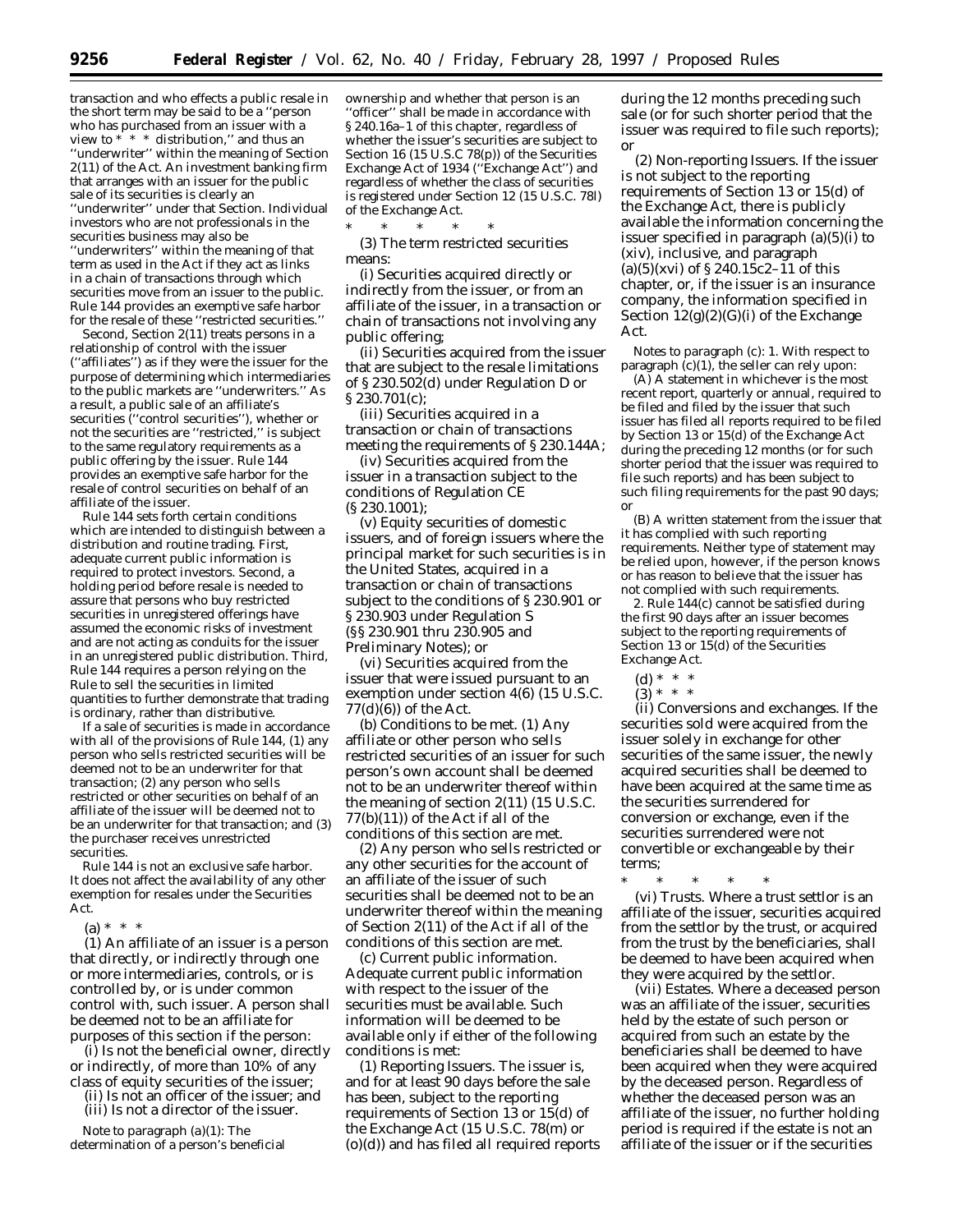are sold by a beneficiary of the estate who is not an affiliate.

(viii) *Rule 145(a) transactions.* The holding period for securities acquired in a transaction specified in § 230.145(a) shall be deemed to commence on the date the securities were acquired by the purchaser in such transaction, except as otherwise provided in paragraphs  $(d)(3)(ii)$  and  $(ix)$  of this section.

(ix) *Holding company formations.* Securities acquired from the issuer in a transaction effected solely for the purpose of forming a holding company shall be deemed to have been acquired at the same time as the securities of the predecessor issuer exchanged in the holding company formation where:

(A) The holding company's securities were issued in a transaction involving an exchange of securities as part of a reorganization of the predecessor into a holding company structure;

(B) Holders received securities of the same class evidencing the same proportional interest in the holding company as they held in the predecessor; and

(C) Immediately following the transaction, the holding company has no significant assets other than securities of the predecessor and its existing subsidiaries and has substantially the same assets and liabilities on a consolidated basis as the predecessor had prior to the transaction. (e) \* \* \*

(1) *Sales by affiliates.* If any securities are sold for the account of an affiliate of the issuer, regardless of whether those securities are restricted, the amount of securities sold, together with all sales of securities of the same class sold for the account of such person within the preceding three months, shall not exceed the greatest of:

- \* \* \* \* \* (2) *Sales by persons other than affiliates.* The amount of restricted securities sold for the account of any person other than an affiliate of the issuer, together with all other sales of restricted securities of the same class sold for the account of such person within the preceding three months, shall not exceed the greatest of the amounts specified in paragraphs  $(e)(1)(i)$ ,  $(ii)$  or  $(iii)$  of this section, whichever is applicable.
- \* \* \* \* \*

(f) *Notice of proposed sale.* (1) If the amount of securities to be sold in reliance upon this section during any period of three months exceeds 1,000 shares or other units or has an aggregate sale price in excess of \$40,000, three copies of a notice on Form 144 (§ 239.144 of this chapter) shall be filed

with the Commission at its principal office in Washington, DC. If such securities are admitted to trading on any national securities exchange, one copy of such notice also shall be transmitted to the principal exchange on which such securities are admitted.

(2) The Form 144 shall be signed by the person for whose account the securities are to be sold and shall be transmitted for filing concurrently with either the sale of securities in reliance upon this section or the placing with a broker of an order to sell securities in reliance upon this section. Neither the filing of such notice nor the failure of the Commission to comment thereon shall be deemed to preclude the Commission from taking any action it deems necessary or appropriate with respect to the sale of the securities referred to in such notice. The person filing the notice required by this paragraph shall have a bona fide intention to sell the securities referred to therein within a reasonable time after the filing of such notice.

(g) *Termination of certain restrictions on sales of restricted securities by persons other than affiliates.* The requirements of paragraphs (c), (e) and (f) of this section shall not apply to the sale of restricted securities if:

(1) The sale is for the account of a person who is not an affiliate of the issuer at the time of the sale and who has not been an affiliate of the issuer during the three months preceding the sale; and

(2) A period of at least two years has elapsed since the later of the date the securities were acquired from the issuer or from an affiliate of the issuer. The two-year period should be calculated as described in paragraph (d) of this section.

3. By amending § 230.145 by removing paragraphs (c) and (d) and redesignating paragraph (e) as paragraph (c).

\* \* \* \* \*

# **PART 239—FORMS PRESCRIBED UNDER THE SECURITIES ACT OF 1933**

4. The authority citation for part 239 continues to read in part as follows:

**Authority:** 15 U.S.C. 77f, 77g, 77h, 77j, 77s, 77sss, 78c, 78l, 78m, 78n, 78o(d), 78w(a), 78ll(d), 79e, 79f, 79g, 79j, 79l, 79m, 79n, 79q, 79t, 80a–8, 80a–29, 80a–30 and 80a–37, unless otherwise noted.

\* \* \* \* \*

5. By amending § 239.144 by revising paragraphs (a) and (b) to read as follows:

# **§ 239.144. Form 144, for notice of proposed sale of securities pursuant to § 239.144 of this chapter.**

(a) Except as indicated in paragraph (b) of this section, this form shall be filed in triplicate with the Commission at its principal office in Washington, DC by each person who intends to sell securities in reliance upon § 230.144 of this chapter and shall be transmitted for filing concurrently with either the execution of a sale of securities in reliance upon § 230.144 of this chapter or the placing with a broker of an order to execute a sale of securities in reliance upon § 230.144 of this chapter.

(b) This form need not be filed if the amount of securities to be sold during any period of three months does not exceed 1,000 shares or other units and the aggregate sale price does not exceed \$40,000.

\* \* \* \* \* 6. By amending Form 144 (referenced in § 239.144) by revising the statement appearing under the Form title, revising the caption to Item 3(b) in the undesignated table, removing the ''s'' at the end of ''Instructions'' after Table I, removing Instruction 2 to Table I, and removing the designation number for the remaining instruction to read as follows:

**Note:** The text of Form 144 does not, and the amendments thereto will not, appear in the Code of Federal Regulations.

# **Form 144**

Notice of Proposed Sale of Securities Pursuant to Rule 144 Under the Securities Act of 1933

Attention: Transmit for filing 3 copies of this form concurrently with either placing an order with a broker to execute a sale or executing a sale directly with a market maker, or at the time of executing a sale not involving a broker or market maker.

\* \* \* \* \* Item 3(b). Name and Address of Each Broker Through Whom the Securities are to be Offered or Each Market Maker who is Acquiring the Securities, if Applicable

\* \* \* \* \*

**Table I—Securities To Be Sold**

\* \* \* \* \* Instruction if the securities were purchased and full payment therefore was not made in cash at the time of purchase, explain in the table, or in a note thereto, the nature of the consideration given. If the consideration consisted of any note or other obligation, or if payment was made in installments, describe the arrangement and state when the note or other